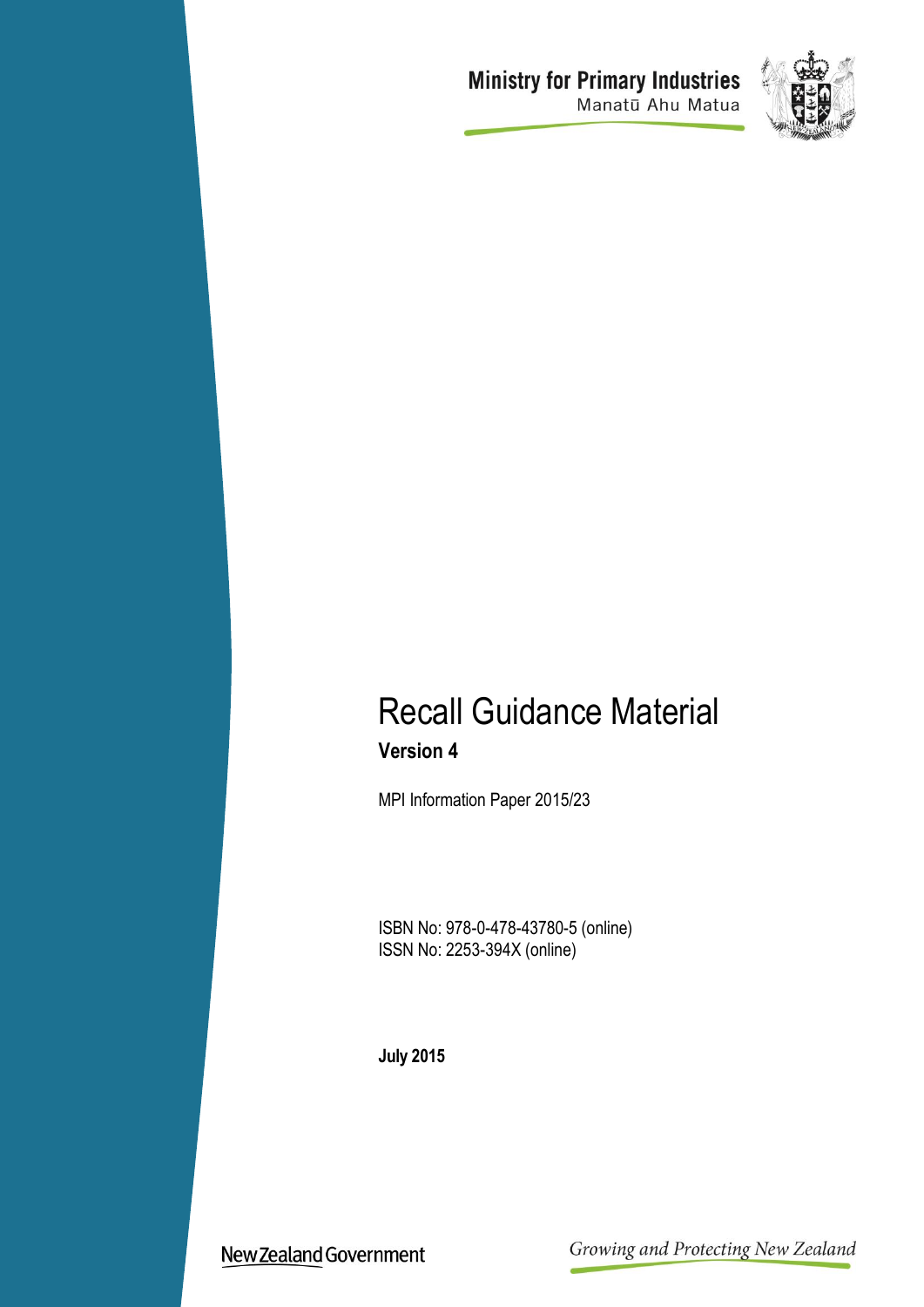# **Disclaimer**

While every effort has been made to ensure the information in this publication is accurate, the Ministry for Primary Industries does not accept any responsibility or liability for error of fact, omission, interpretation or opinion that may be present, nor for the consequences of any decisions based on this information.

Requests for further copies should be directed to:

Publications Logistics Officer Ministry for Primary Industries PO Box 2526 WELLINGTON 6140

Email: **brand@mpi.govt.nz** Telephone: 0800 00 83 33 Facsimile: 04-894 0300

This publication is also available on the Ministry for Primary Industries website at <http://www.mpi.govt.nz/news-resources/publications.aspx>

**© Crown Copyright - Ministry for Primary Industries**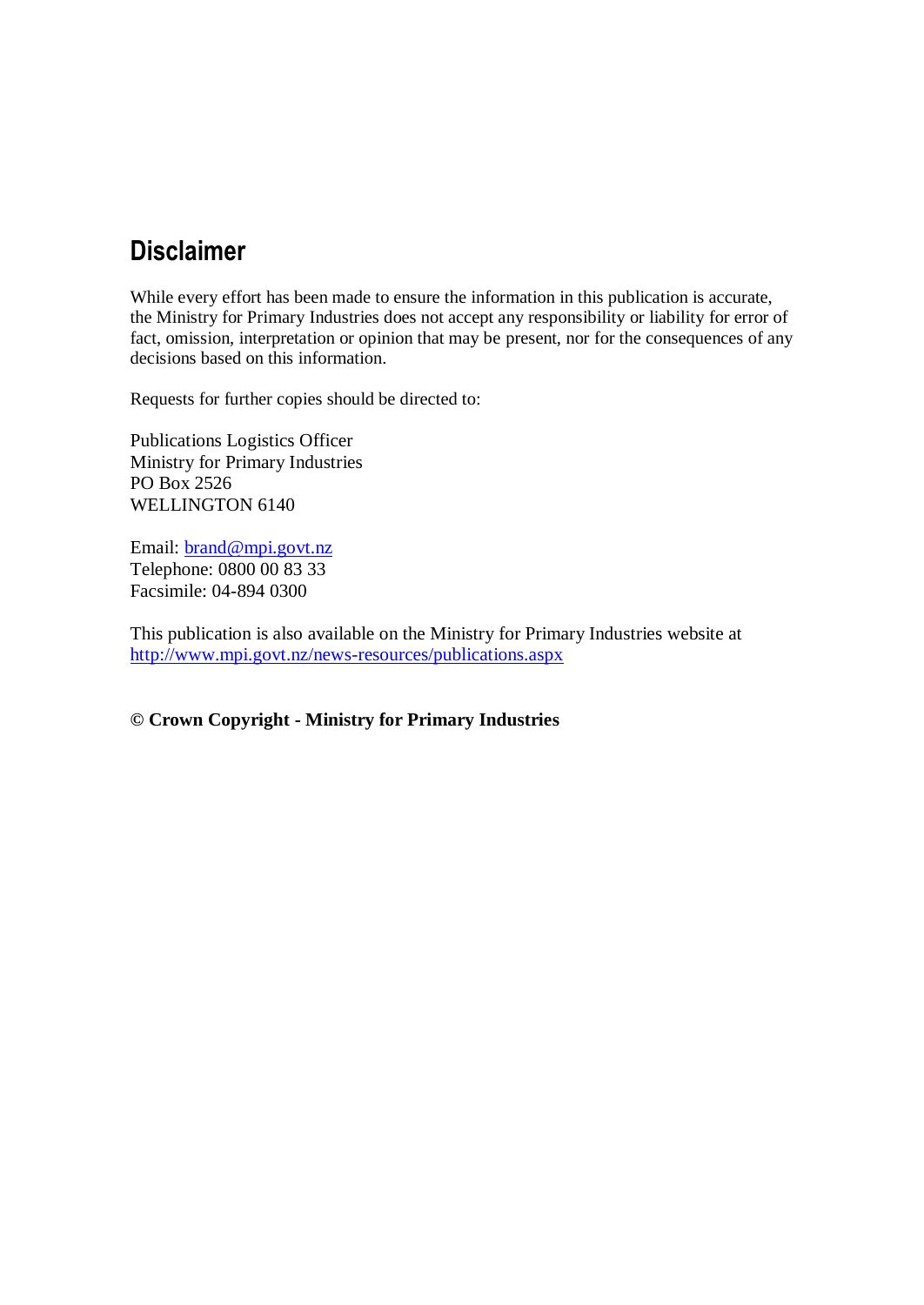| $\mathbf{1}$                                                                           | <b>Introduction</b>                                                                                                                                                                                                                                                                                                                                                                                                                                                                                                                                                                                                                                                                                                                                                                                                                                                        | 5                                                                                                                                            |  |
|----------------------------------------------------------------------------------------|----------------------------------------------------------------------------------------------------------------------------------------------------------------------------------------------------------------------------------------------------------------------------------------------------------------------------------------------------------------------------------------------------------------------------------------------------------------------------------------------------------------------------------------------------------------------------------------------------------------------------------------------------------------------------------------------------------------------------------------------------------------------------------------------------------------------------------------------------------------------------|----------------------------------------------------------------------------------------------------------------------------------------------|--|
| 1.1                                                                                    | What does this guidance cover?                                                                                                                                                                                                                                                                                                                                                                                                                                                                                                                                                                                                                                                                                                                                                                                                                                             | 5                                                                                                                                            |  |
| 1.2                                                                                    | Does my food business need a food recall plan?                                                                                                                                                                                                                                                                                                                                                                                                                                                                                                                                                                                                                                                                                                                                                                                                                             | 5                                                                                                                                            |  |
| 1.3                                                                                    | The purpose of a product recall                                                                                                                                                                                                                                                                                                                                                                                                                                                                                                                                                                                                                                                                                                                                                                                                                                            | $\boldsymbol{6}$                                                                                                                             |  |
| 1.4                                                                                    | Levels of product recall                                                                                                                                                                                                                                                                                                                                                                                                                                                                                                                                                                                                                                                                                                                                                                                                                                                   | 6                                                                                                                                            |  |
| 1.5                                                                                    | Definitions                                                                                                                                                                                                                                                                                                                                                                                                                                                                                                                                                                                                                                                                                                                                                                                                                                                                | $\boldsymbol{7}$                                                                                                                             |  |
| $\overline{2}$                                                                         | <b>Roles and Responsibilities</b>                                                                                                                                                                                                                                                                                                                                                                                                                                                                                                                                                                                                                                                                                                                                                                                                                                          | $\overline{7}$                                                                                                                               |  |
| 2.1                                                                                    | The role of the food industry                                                                                                                                                                                                                                                                                                                                                                                                                                                                                                                                                                                                                                                                                                                                                                                                                                              | $\boldsymbol{7}$                                                                                                                             |  |
| 2.2                                                                                    | The role of the regulatory authorities                                                                                                                                                                                                                                                                                                                                                                                                                                                                                                                                                                                                                                                                                                                                                                                                                                     | $8\,$                                                                                                                                        |  |
| 2.3                                                                                    | Recalls of product being sold in New Zealand                                                                                                                                                                                                                                                                                                                                                                                                                                                                                                                                                                                                                                                                                                                                                                                                                               | 9                                                                                                                                            |  |
| 2.4                                                                                    | Recalls and overseas countries                                                                                                                                                                                                                                                                                                                                                                                                                                                                                                                                                                                                                                                                                                                                                                                                                                             | 9                                                                                                                                            |  |
| 2.5                                                                                    | Australia                                                                                                                                                                                                                                                                                                                                                                                                                                                                                                                                                                                                                                                                                                                                                                                                                                                                  | 9                                                                                                                                            |  |
| 2.6                                                                                    | Regulatory audit of business generated recalls                                                                                                                                                                                                                                                                                                                                                                                                                                                                                                                                                                                                                                                                                                                                                                                                                             | $\mathbf{9}$                                                                                                                                 |  |
| 2.7                                                                                    | Product tampering/extortion                                                                                                                                                                                                                                                                                                                                                                                                                                                                                                                                                                                                                                                                                                                                                                                                                                                | 9                                                                                                                                            |  |
| $3^{\circ}$                                                                            | <b>Legal Requirements</b>                                                                                                                                                                                                                                                                                                                                                                                                                                                                                                                                                                                                                                                                                                                                                                                                                                                  | 10                                                                                                                                           |  |
| 3.1                                                                                    | Recalls and the law                                                                                                                                                                                                                                                                                                                                                                                                                                                                                                                                                                                                                                                                                                                                                                                                                                                        | 10                                                                                                                                           |  |
| 3.2                                                                                    | Privileged statements                                                                                                                                                                                                                                                                                                                                                                                                                                                                                                                                                                                                                                                                                                                                                                                                                                                      | 10                                                                                                                                           |  |
| $\overline{\mathbf{4}}$<br>4.1<br>4.2<br>4.3<br>4.4<br>4.5<br>4.6<br>4.7<br>4.8<br>4.9 | Developing a recall plan<br>The features of a recall plan<br>Product recall policy<br>The product recall plan<br>The product recall team<br>Recall team roles and responsibilities<br>Product recall contacts list<br>The decision to recall<br>Sources of information<br>Risk assessment<br>4.10 The scope of the recall<br>4.11 Notification of a product recall<br>4.12 Communicating with regulatory authorities/MPI<br>4.13 Communicating with the distribution chain<br>4.14 Communicating with the consumer<br>4.15 Testing and reviewing the product recall plan<br>4.16 Traceability<br>4.17 Managing and staffing a product recall<br>4.18 Documenting the recall process<br>4.19 Regaining control of affected stock<br>4.20 The effectiveness of the recall<br>4.21 Closing the recall and reviewing lessons learned<br>4.22 Final reports and recommendations | 11<br>11<br>11<br>11<br>12<br>12<br>13<br>13<br>14<br>15<br>17<br>17<br>18<br>19<br>20<br>22<br>22<br>23<br>23<br>24<br>24<br>24<br>25<br>27 |  |
|                                                                                        | <b>Appendix 1: Roles and Responsibilities Diagram</b>                                                                                                                                                                                                                                                                                                                                                                                                                                                                                                                                                                                                                                                                                                                                                                                                                      | 28                                                                                                                                           |  |
|                                                                                        | Appendix 2: Example of a Contact List Layout<br><b>Appendix 3: Example of a Recall Decision Tree</b>                                                                                                                                                                                                                                                                                                                                                                                                                                                                                                                                                                                                                                                                                                                                                                       |                                                                                                                                              |  |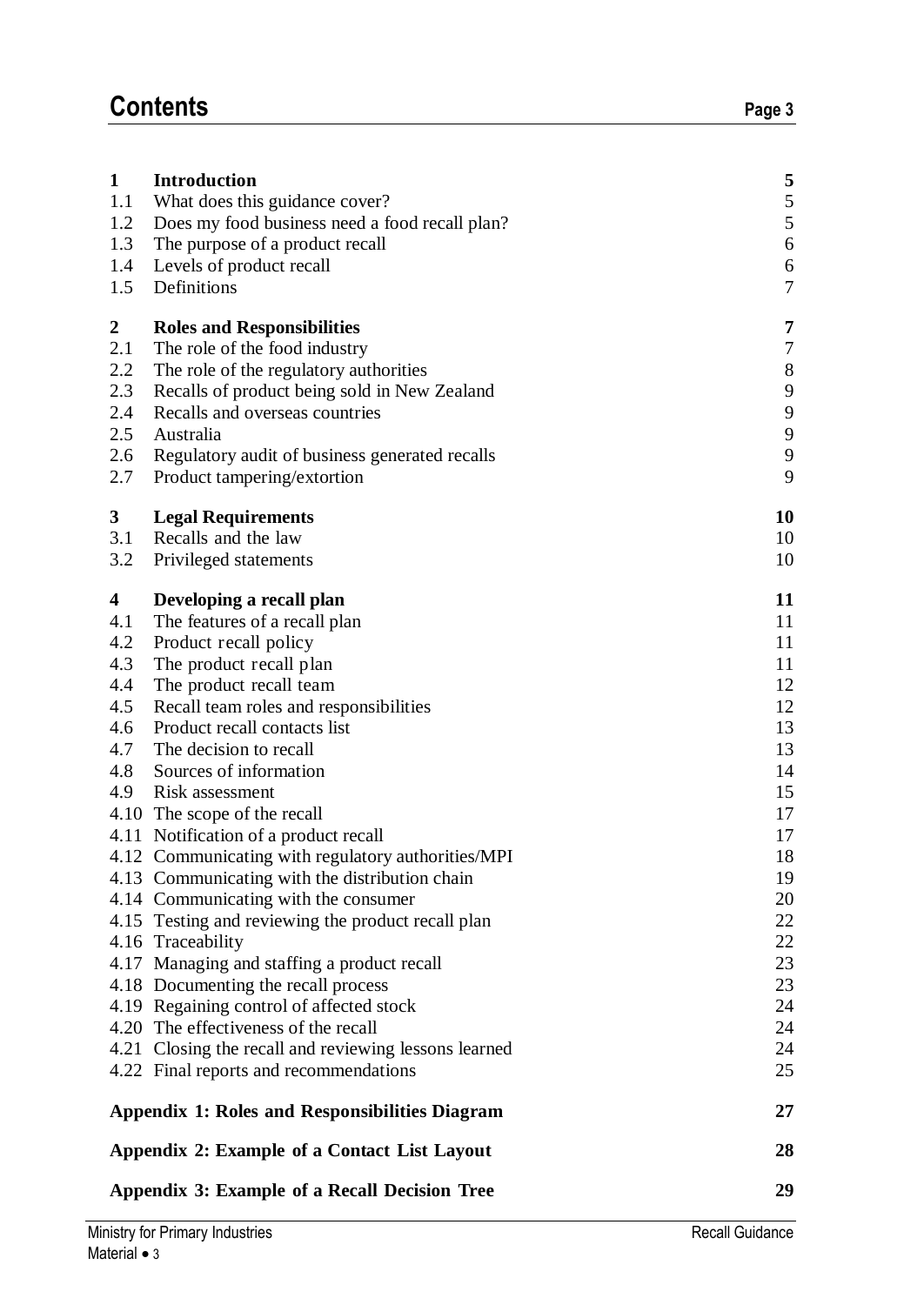| Appendix 4: Recall Criteria Guide                    | 30 |
|------------------------------------------------------|----|
| Appendix 5: Sample Trade Notification                | 37 |
| Appendix 6: Sample Consumer Level Recall Notice      | 38 |
| <b>Appendix 7: Sample Press Release</b>              | 39 |
| <b>Appendix 8: Schedule of National Newspapers</b>   | 40 |
| <b>Appendix 9: Contacting a MPI Food Act Officer</b> | 41 |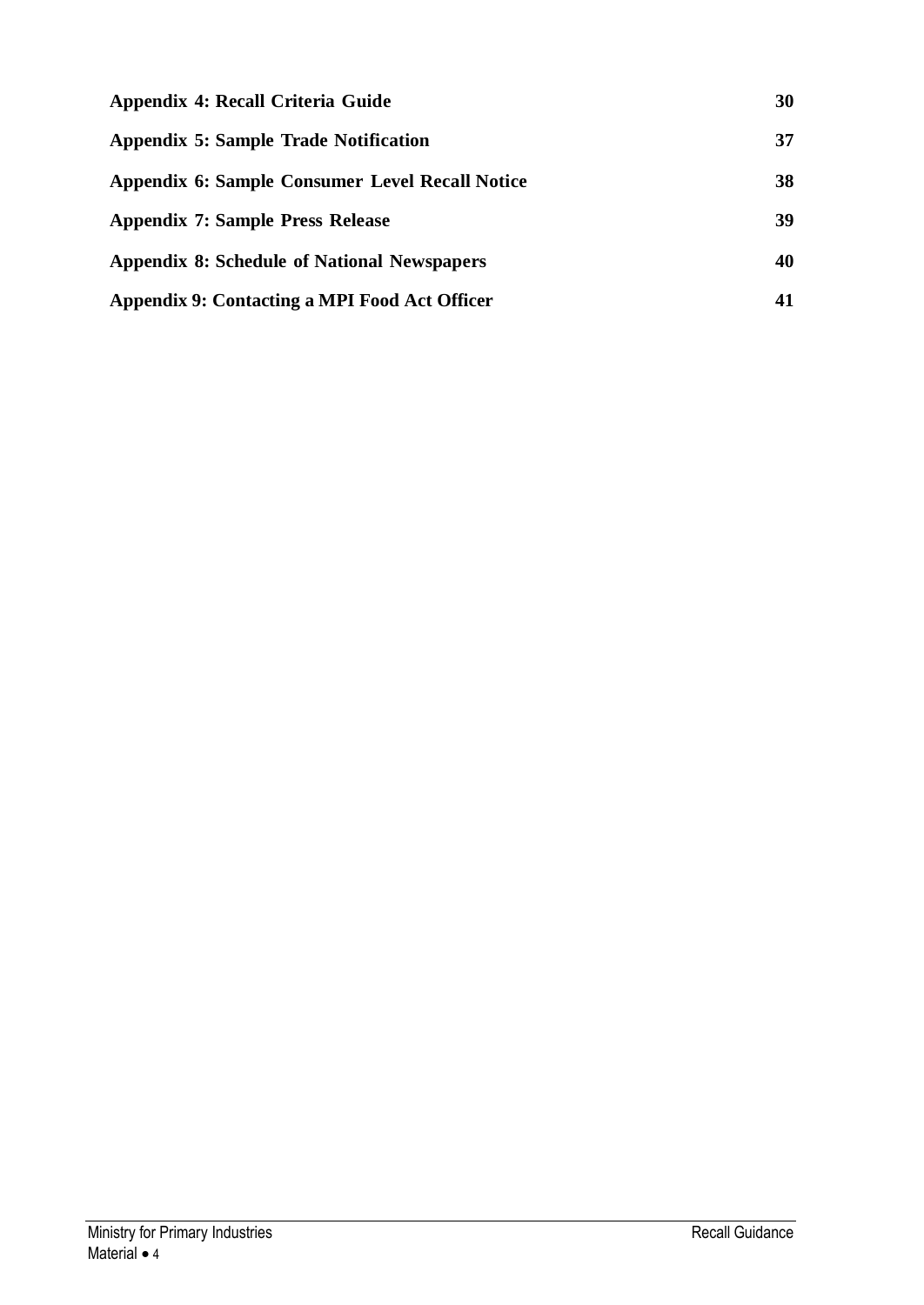# <span id="page-4-0"></span>**1 Introduction**

# <span id="page-4-1"></span>**1.1 What does this guidance cover?**

This guidance material, developed by The Ministry for Primary Industries (MPI) is a reference document for the food and beverage industry. It aims to clarify and standardise procedures for the identification and removal of unsafe or unsuitable food from the food chain. A recall plan should be a fundamental component of a food business.

This document will outline:

- 1. The roles of the regulatory authorities and the food industry during a recall.
- 2. The risk assessment process.
- 3. The elements of a product recall plan.
- 4. The actions to take when food must be removed from the market.
- 5. MPI's standards for product recall notices and guidelines for media communication.

#### <span id="page-4-2"></span>**1.2 Does my food business need a food recall plan?**

Even within the best managed food business, an issue involving the safety of a food product may occur. This could be the result of a packaging defect, a preservation failure, a production problem, contaminated ingredients, sabotage or inadequate labelling. It is important that food businesses assume that a food safety issue may arise with their products and, therefore, plan ahead. These systems and plans should be periodically tested to ensure that they are effective and remove the unsafe product from consumers and/or the distribution chain.

Manufacturers, wholesalers and importers of food should have a written system in place to manage the recall of unsafe food.

Food businesses within the food service sector, such as restaurants, cafes, caterers and takeaways making food that is eaten shortly after serving may not need a recall plan (the food will have been consumed therefore it can't be recalled). While a recall plan is not required in these circumstances, these businesses may be part of another business's recall. For example, they may need to remove recalled stock from shelves and return it to the manufacturer or to ensure that food that is subject to a recall is separated and identified from other food until it is disposed of in accordance with the instructions provided as part of the recall. This usually means ensuring the disposal of food so that it cannot be used for human consumption.

Food businesses can remove products from the market for reasons other than food safety. This eventuality is not covered in this document. However, the procedures outlined here may be useful in such an event. Food businesses may wish to expand their recall and traceability systems to include product issues not involving food safety.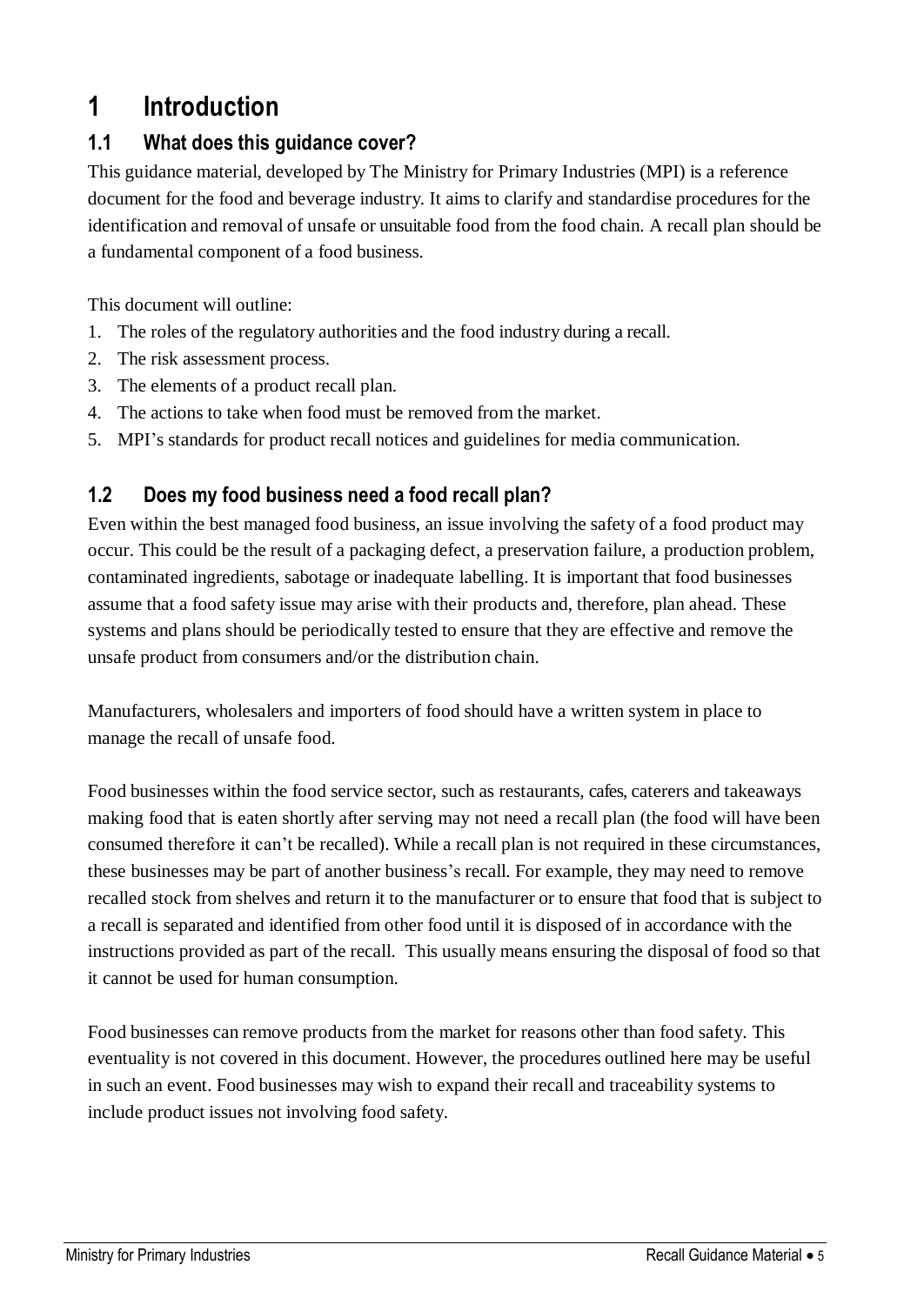### <span id="page-5-0"></span>**1.3 The purpose of a product recall**

The purpose of a product recall, in the context of this document, is to protect public health by facilitating the efficient, rapid identification and removal of unsafe food from the distribution chain and, by informing consumers (where necessary) of the presence on the market of a potentially hazardous food. An effective product recall will ensure that the unsafe foods are contained and either destroyed or made safe.

NB. The investigation and review of the circumstances that resulted in a recall are essential activities but are not addressed in this document. Removal of the product from consumer exposure should be seen as the initial and immediate corrective action. Once this is achieved the prevention of a recurrence must be addressed.

#### <span id="page-5-1"></span>**1.4 Levels of product recall**

Where food safety is concerned there are two levels of product recall.

1. **Consumer Level Recall:** This is the removal of unsafe food from the distribution chain and extends to food sold to consumers and therefore involves communication with consumers.

2. **Trade Level Recall:** This is the removal of an unsafe food from the distribution chain but does not extend to food sold to the consumer.

The above terminology should always be used in all communication with other businesses and regulatory authorities when referring to the type of recall to avoid confusion.

In general, a consumer level recall should be initiated when food has been identified as unsafe, a potential risk to public health, and has been distributed to the consumer. A recall would be expected to occur where there is a reasonable possibility that use or consumption of the food would cause adverse health consequences or even death. Examples of when these circumstances might exist include when there is the presence of pathogenic organisms (e.g. *Clostridium botulinum*, *Salmonella* species, *Listeria monocytogenes*), foodborne pathogenic viruses (e.g. Hepatitis A, norovirus), toxic chemicals (e.g. cleaning chemicals or presence of bacterial toxins) and harmful foreign bodies (e.g. glass fragments or hard plastic).

Recall action may also be taken if the product has serious defects that pose a potential health risk. Examples of when these circumstances might exist include; when there are goods that are incorrectly labelled, for example not declaring the presence of an allergen such as peanuts, milk or milk products, soy etc; or have incorrect/insufficient cooking instructions.

Generally, a trade level recall should be initiated when food has been identified as unsafe, a potential risk to public health but it can be demonstrated that the unsafe products remain wholly in the distribution chain and have not reached the consumer. However, there are some situations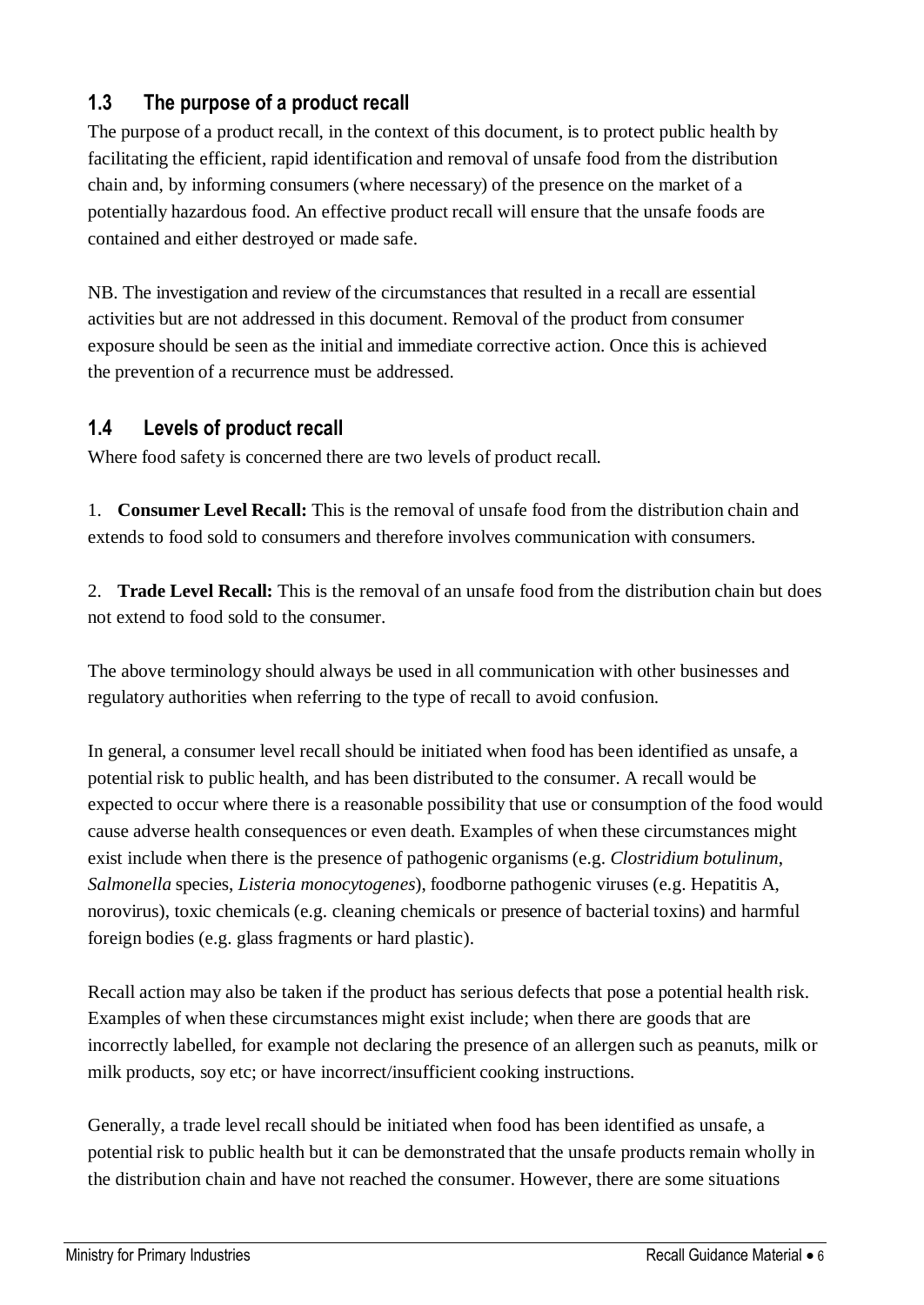where food is distributed to the consumer but circumstances indicate a trade level recall will be sufficient to protect public health. Such decisions should always be made in consultation with MPI. There are two options for remedial action:

- 1. Permanent removal of the unsafe products from the market or from use and disposal;
- 2. Temporary removal of the unsafe products from the market, followed by correction of the problem (e.g. by reworking, repackaging or relabeling) and a return to the market.

#### <span id="page-6-0"></span>**1.5 Definitions**

Definitions for terms used in this Guidance Material are included below.

#### **Food recall**

A food recall, in the context of this document, is any action taken to remove unsafe or unsuitable food from distribution, sale and consumption. There are two levels of food recalls, a consumer level recall and a trade level recall.

#### **Consumer Level Recall**

This is a removal of unsafe food from the distribution chain and extends to food sold to consumers and therefore involves communication with consumers.

#### **Trade Level Recall**

This is the removal of an unsafe food from the distribution chain but does not extend to food sold to the consumer.

#### **Food recall plan**

A food recall plan is a written document detailing a food business's food recall system.

#### **Traceability**

Traceability is the ability to track a food through all stages of production, processing and distribution (including importation and at retail).

#### **Unsafe food<sup>1</sup>**

Unsafe food is food that may cause illness or injury to a person that consumes it.

#### **Unsuitable food<sup>1</sup>**

Unsuitable food includes food that is in an offensive condition; is damaged, deteoriated or perished or contains a foreign object but may not necessarily cause harm.

**1 Refer also to Section 12 of the Food Act 2014 for the meaning of safety and suitability**

# <span id="page-6-1"></span>**2 Roles and Responsibilities**

#### <span id="page-6-2"></span>**2.1 The role of the food industry**

In accordance with the Food Act and other food legislation, the primary responsibility for the safety and suitability of food for human consumption is borne by the food industry. For a wide variety of reasons a manufacturer/trader may be responsible for a situation where product is not safe and is in the hands of others. On becoming aware of the situation the responsible manufacturer/trader must take all reasonable steps to remove the product from the possession of others.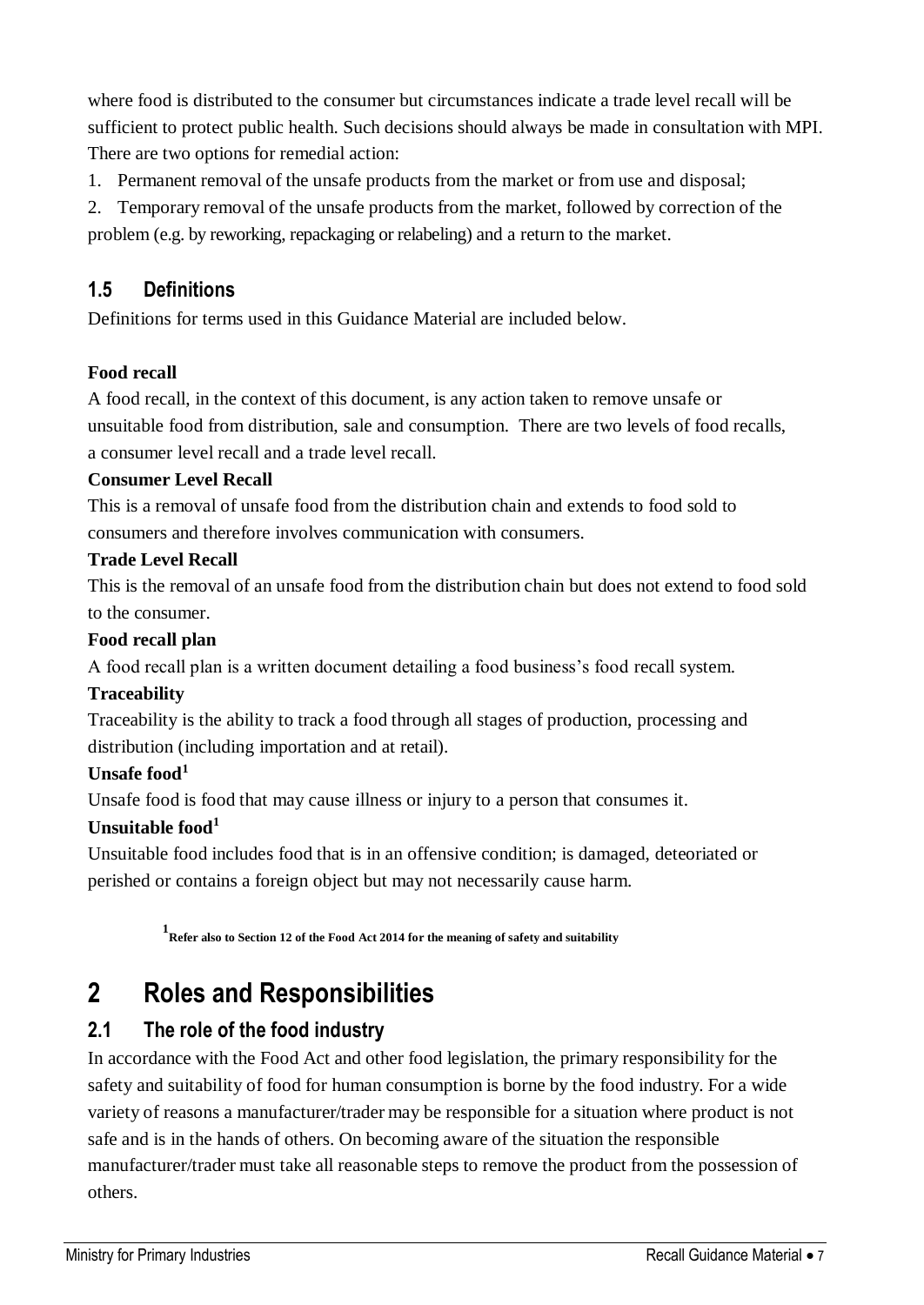Consumer demand for information and public health protection are also key drivers for an effective product recall system. 'Product life cycle management' and category and brand protection are also very important considerations for any company. As a result, every food business is encouraged to have a written and visible recall policy. This policy should be supported by a written product recall plan, the contents and testing of which should be guided by elements of this guidance material.

If a food business becomes aware of, or is notified of a potential food safety incident, all necessary action must be taken to protect public health.

### <span id="page-7-0"></span>**2.2 The role of the regulatory authorities**

MPI is responsible for the administration and enforcement of food legislation in New Zealand. There are several business units within MPI that may have a role in food recall, depending on the legislation a food business is administered by (e.g. Food Act 1981, Food Act 2014, Animal Products Act 1999).

The preferred position of MPI is to support the actions of the responsible business. In this process the responsible business would be:

- Addressing the matter with urgency;
- Keeping MPI fully informed from the first indication of a product 'problem' through all stages of the recall;
- Complying with all reasonable requests the MPI officers may make on the recall process;
- Taking all reasonable steps to inform all persons who may have product that is unsafe or potentially unsafe, and;
- Retrieving that product or having it disposed of in a suitable manner.

The interface between a food business and MPI may be via MPI Food Act Officers, MPI Verification Agency or Third Party Agencies depending on location or food sector. The company is expected to deal directly with these representatives of MPI during the stages of the recall as their point of contact and to follow their own non-conformance procedures e.g. Food Safety Programme, Risk Management Programme.

In providing that support MPI will carry out the following actions:

- Ensure that appropriate recall plans are in place in the approval/registration of risk management systems.
- Ensure that recall procedures are appropriately addressed in the approval/recognition of codes of practice.
- Have freely available to businesses, documentation that provides sound guidance in the execution of a recall.
- Have procedures in place that ensures that MPI is in close liaison with the business during the crisis period and ensure that the business is meeting its responsibilities.
- Conduct an audit of the recall (usually through MPI Food Act Officers, MPI verifier or through a contracted third party agency) after its completion to establish its credibility.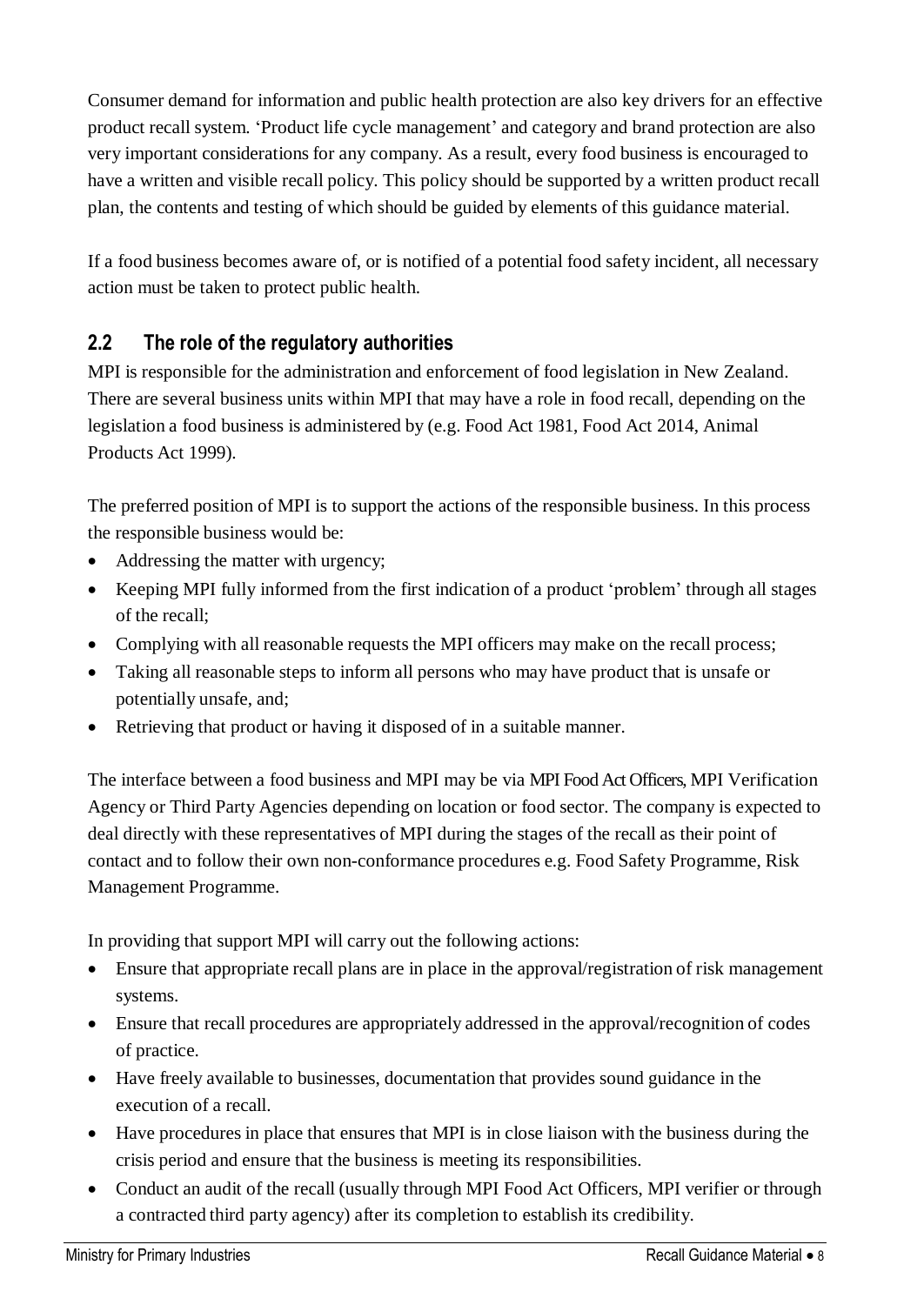The regulatory authorities also have a role in providing risk assessment advice to food business. MPI has a role in co-coordinating national recalls that may affect more than one food and/or more than one business.

In addition, MPI is obliged to report food incidents to other (overseas) regulatory authorities in cases where unsafe food has been exported.

## <span id="page-8-0"></span>**2.3 Recalls of product being sold in New Zealand**

MPI Operations Branch will co-ordinate all industry initiated food recalls and regulator initiated food recalls for products sold on the domestic market (in some cases this will include Australia). They will work with other parts of MPI and the domestic food industry to ensure the necessary systems and procedures are in place to recall food from the market place to protect consumers.

Recall information is posted on the MPI consumer website [http://www.foodsmart.govt.nz/food](http://www.foodsmart.govt.nz/food-safety/recalls/latest-recalls/)[safety/recalls/latest-recalls/](http://www.foodsmart.govt.nz/food-safety/recalls/latest-recalls/)

### <span id="page-8-1"></span>**2.4 Recalls and overseas countries**

New Zealand has obligations under certain trading arrangements and as a responsible trading country to notify relevant recall actions to overseas countries. The responsibility for regulatory oversight/action in countries other than New Zealand rests with the Group that has regulatory oversight of the particular products concerned. They will work with other parts of MPI, as appropriate, to ensure that appropriate measures are taken.

### <span id="page-8-2"></span>**2.5 Australia**

All food product recalls within New Zealand are notified to Australia irrespective of whether recalled product has been sold in that country. The notification process is managed by MPI Operations Branch. Australia reciprocates with similar notifications through Food Standards Australia New Zealand (FSANZ).

### <span id="page-8-3"></span>**2.6 Regulatory audit of business generated recalls**

It is the responsibility of the regulatory group that had the regulatory oversight of the business recall to ensure that an audit of the recall is carried out and to ensure that any deficiencies found in the audit are rectified.

### **NB. At this time the regulator should ensure investigation has occurred into the circumstances that led to the recall and that appropriate corrective action and timeframes have been identified. The regulator has a responsibility to ensure these are carried out.**

#### <span id="page-8-4"></span>**2.7 Product tampering/extortion**

Food products can be the target of deliberate damage or contamination. This could be accompanied by extortion demands or it could be intended to cause adverse publicity or economic harm to a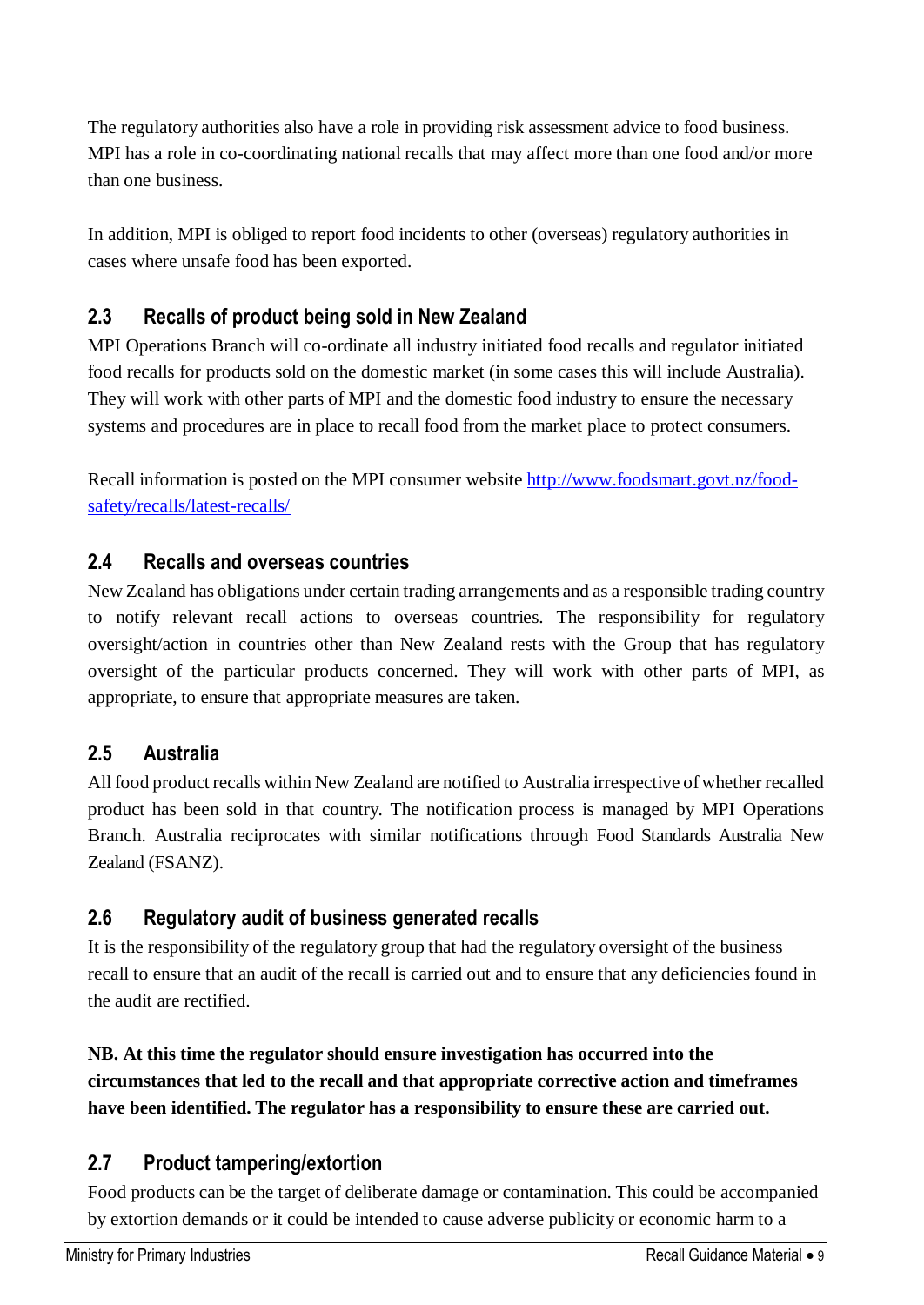supplier or retailer. In these circumstances any decision to recall the product should be made only after full consultation with the police, the relevant health authorities, MPI and the importer, manufacturer, distributor or retailer of the products. Widespread recall may not be appropriate or necessary.

# <span id="page-9-0"></span>**3 Legal Requirements**

### <span id="page-9-1"></span>**3.1 Recalls and the law**

The power for MPI to initiate a recall exists in legislation.

- The Food Act 2014
- The Animal Products Act 1999
- The Wine Act 2003

In each Act, the legal process that must be followed is set down. The purpose of an MPI initiated recall needs to be understood and adhered to. In most circumstances the need to exercise the legal power will result from the failure of a business to act responsibly. It is not to be used as a means of penalising a business. Recall action is not an impediment to the taking of any other legal action that may be available to regulators under any statute.

It is important to note that the ability for MPI to initiate a recall is not limited to matters of food safety. The wording in the Food Act 2014 refers to the recall of "food or a food related accessory that is not safe or suitable or whose safety or suitability is in doubt" giving considerable scope for recall including matters relating to food safety, fraud, and non-compliance with food standards.

### <span id="page-9-2"></span>**3.2 Privileged statements**

The Chief Executive of MPI has power to make privileged statements to protect consumers and to inform the public under:

- The Food Act 2014
- The Animal Products Act 1999
- The Wine Act 2003

The following factors influence a decision to make a privileged statement:

- The need for urgency in a situation where it is imperative that the public is informed with the absolute minimum of delay, a privileged statement may be issued. A recall may follow.
- Where the owner(s) of product(s) fail to manage a recall or it is necessary for MPI to correct inaccuracies that have been created.
- A decision to make privileged statement(s) may be made in conjunction with a MPI initiated recall to further inform the public.
- $\bullet$  Where the owner(s) of product(s) are managing a recall appropriately and a high level of public concern exists it may be helpful for MPI to confirm to the public that all reasonable steps are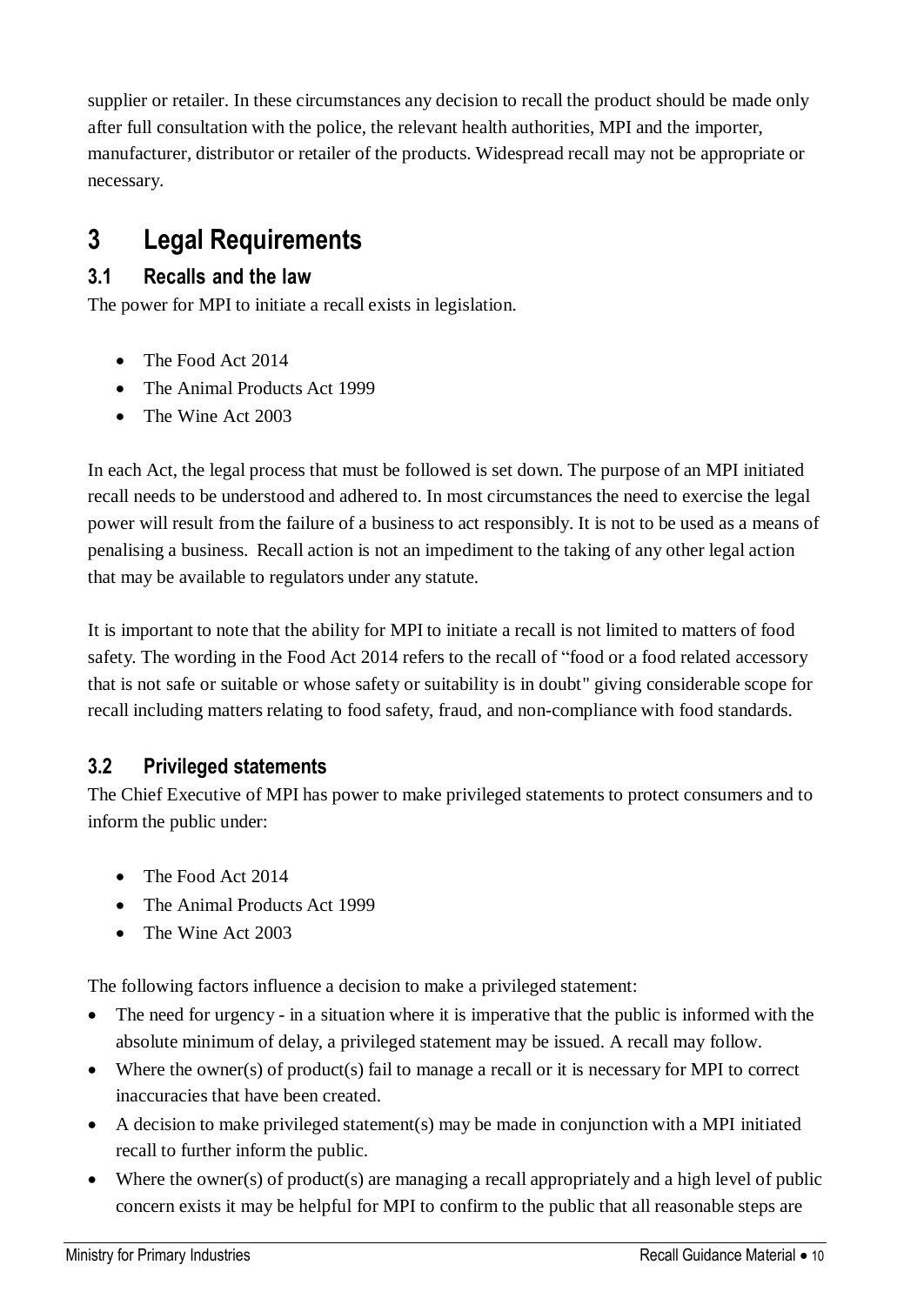being taken.

 $\bullet$  Where the owner(s) of the product(s) cannot be identified or contacted, and the situation requires the public is informed without delay, a privileged statement will be issued.

# <span id="page-10-0"></span>**4 Developing a recall plan**

# <span id="page-10-1"></span>**4.1 The features of a recall plan**

The features of an effective product recall plan include:

- 1. The business having a recall policy
- 2. The development and maintenance of a product recall plan
- 3. Testing of the product recall plan
- 4. Implementing the product recall plan
- 5. Managing the product recall plan
- 6. Closing a product recall
- 7. Reviewing a product recall and amending the product recall plan if necessary.

### <span id="page-10-2"></span>**4.2 Product recall policy**

All food businesses should develop a product recall policy. A product recall policy is a simple, clear and unambiguous business statement on the commitment to remove product from the market that presents a risk to human health. It demonstrates a company's commitment to protect public health. It should clearly state the objective of the product recall plan and the senior management's commitment to providing the necessary resources to ensure the successful removal of unsafe foods from the market. The product recall policy should be in place prior to the development of the product recall plan.

### <span id="page-10-3"></span>**4.3 The product recall plan**

This should reflect the business policy on product recall. It must be a written document that effectively guides the business during a recall event.

A multi-disciplinary recall team, where possible, should develop the product recall plan. Examples of elements that may be incorporated into a plan are:

- Reference to the product recall policy
- List of member(s) of the recall team
- Definition of roles and responsibilities for product recall
- Contact names and details including home telephone or mobile numbers
- Definitions of the two classifications of a product recall (see Levels of Product Recall)
- A product recall decision tree
- Mechanisms of notification of a product recall
- Reference to the company's traceability system
- Guidelines for media contact
- Sample press releases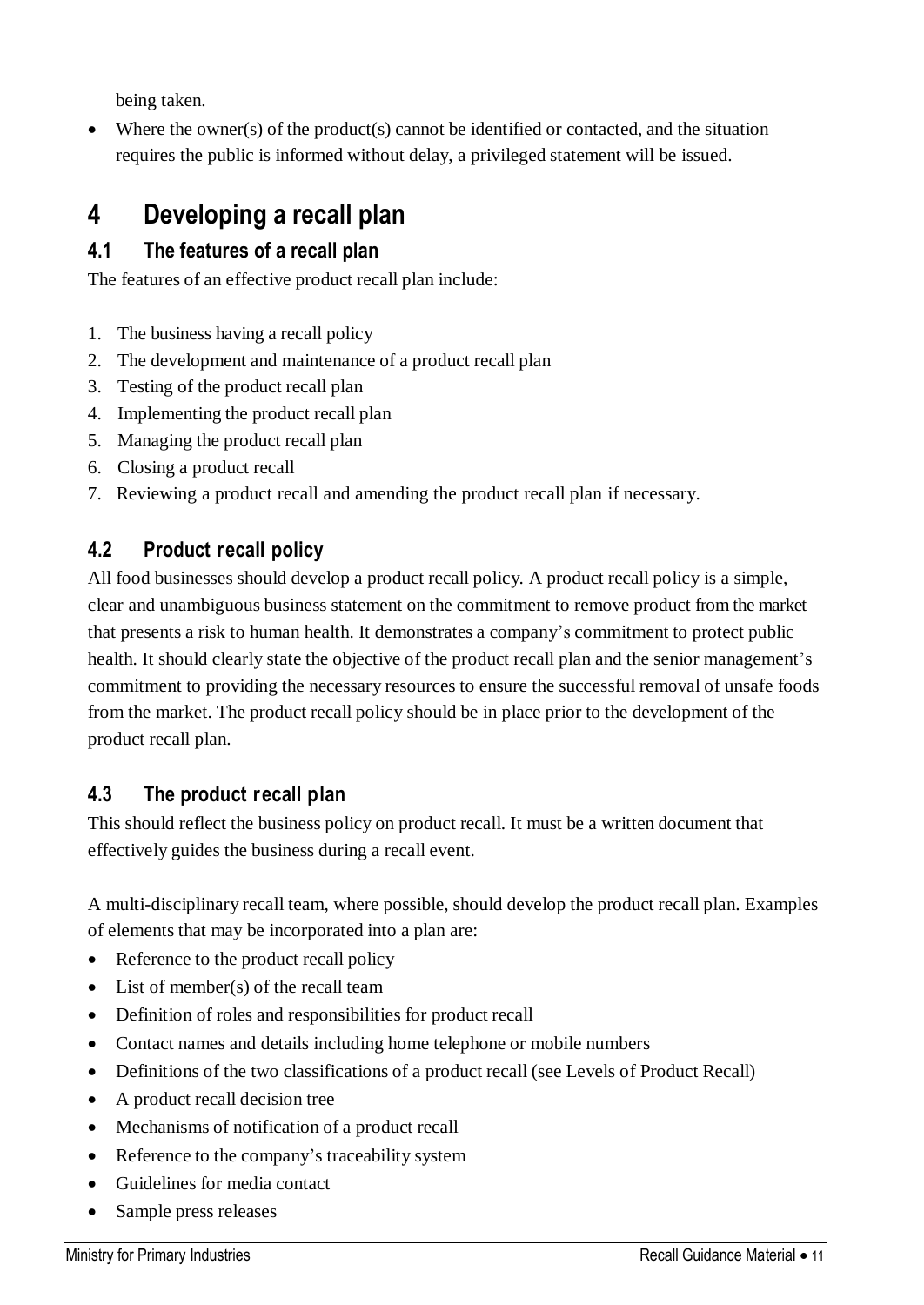- Sample product recall notices
- A product recall plan testing procedure
- A product recall review (audit) procedure

#### <span id="page-11-0"></span>**4.4 The product recall team**

Depending on the size and complexity of the business the team will be one or more people. It is essential that there is a recall co-ordinator who has the authority of the business to carry out that role. The recall co-ordinator should be appointed by, and have the full support of senior management. The plan needs to stipulate that it is the responsibility of the recall co-ordinator to maintain and retain full documented evidence of all actions taken during the recall. This person should be knowledgeable about every aspect of the business operations. To do this the recall coordinator will need inputs from other areas of the business operation including:

- Production
- Quality
- Purchasing
- Marketing
- Sales
- Legal services
- Distribution and supply chain
- Consumer affairs/public relations
- Compliance.

The business will have examined these responsibilities and determined who will provide these inputs into the team. Possibly these inputs will be provided from outside the organisation on an 'as needed' basis, e.g. legal advice. The important thing is that they are identified.

The responsibilities of the recall team will be to:

- Develop the business recall plan
- Manage the maintenance and testing of the recall plan
- Update the recall plan
- Direct the product recall activities
- Recommend changes to the business operations to minimise the need to remove unsafe foods from the market.

#### <span id="page-11-1"></span>**4.5 Recall team roles and responsibilities**

Effective product recall requires all employees to be clear about their roles during a product recall and the boundaries of their responsibilities. These need to be detailed in the plan. In a complex business with many employees there would be advantages in detailing this in diagrammatic form. A sample diagram is shown in **Appendix 1**.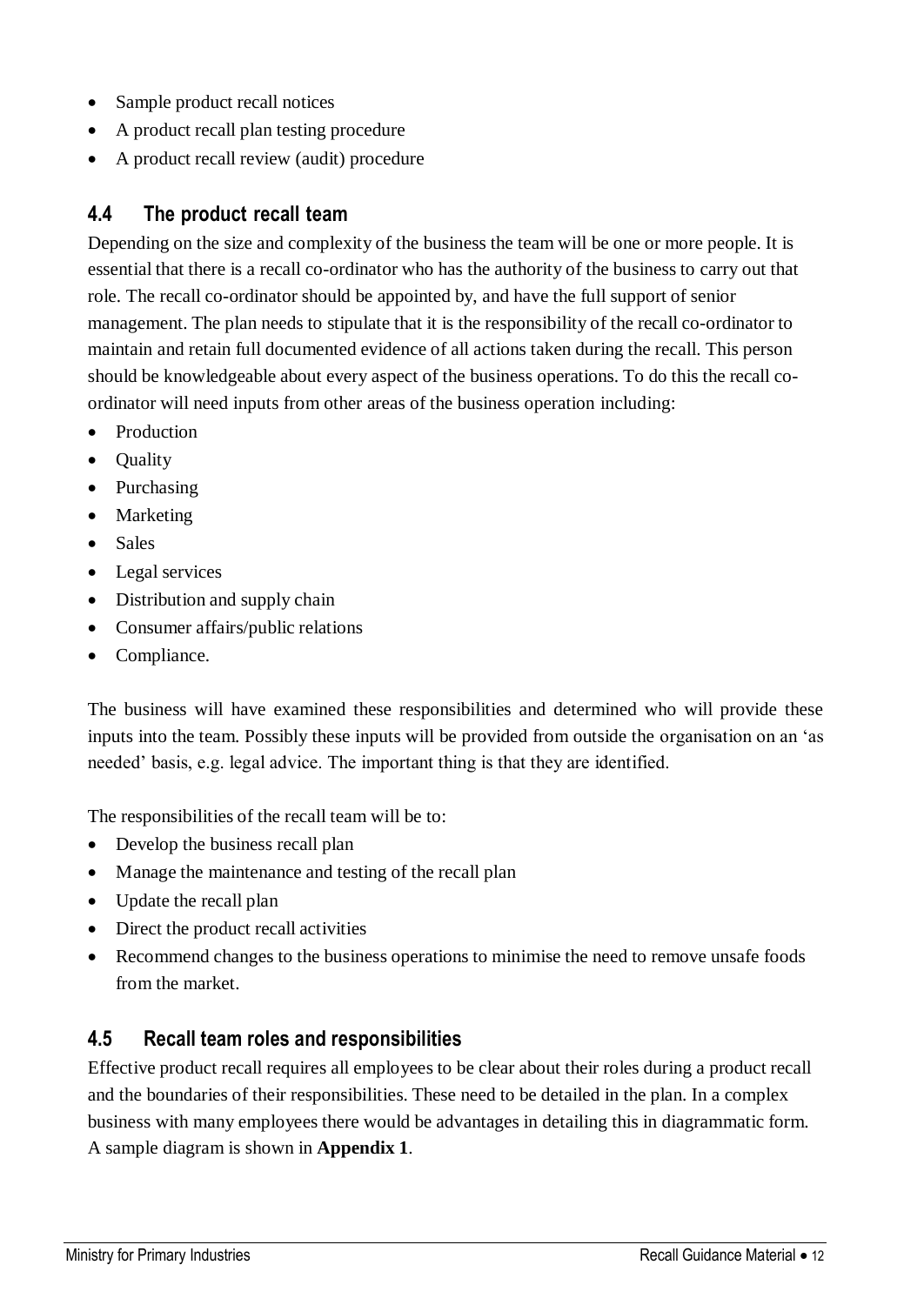### <span id="page-12-0"></span>**4.6 Product recall contacts list**

It is vital that an up to date contact list is maintained. It is also the element that most quickly becomes inaccurate. Often contact lists are not updated and this frequently becomes an issue during a product recall. Valuable time can be wasted creating or updating the list during the recall event and there is the risk that essential people are omitted from the process. Responsibilities for updating the list should be specified in the product recall plan and the accuracy of the list should be frequently checked by the product recall team. The contact list itself may be included in the recall plan, however as it is likely to require frequent modification it may be more effective to provide clear direction as to the location of the up to date contact list.

It is suggested that the contact lists available in or referenced by the product recall plan are split into five sections as follows:

- 1. The product recall team and senior management (include key personnel if not part of the recall team)
- 2. Suppliers of ALL ingredients (include water or ice and packaging)
- 3. Distribution company and business customers
- 4. Sources of technical advice and support including laboratory facilities
- 5. MPI. Refer to Appendix 9: Contacting a MPI Food Act Officer

Experience hasshown that a significant number of food safety incidents occur out of normal business hours. Therefore it is suggested that the contact lists are as comprehensive as possible, updated regularly and easily accessed to facilitate fast and efficient information recovery.

Contact details should include:

- Work Phone
- Home Phone
- Mobile Phone
- $\bullet$  Fax
- Email

An example of a contact list layout is shown in **Appendix 2.**

#### <span id="page-12-1"></span>**4.7 The decision to recall**

Where possible the parameters in relation to chemical, physical and biological indicators that would make a product unsafe must be predetermined. In the application of Hazard Analysis Critical Control Point (HACCP) the hazard analysis will provide the basis for making this determination. In situations where the analysis has not been made, provision to evaluate the severity and impact of hazards should exist. In these situations a recall decision tree may assist.

A decision tree should be designed to clarify the thought processes leading to a final decision on the necessity of product recall and the appropriate type of product recall (i.e. consumer level recall or trade level recall). **Appendix 3** shows an example of a typical decision tree. However, food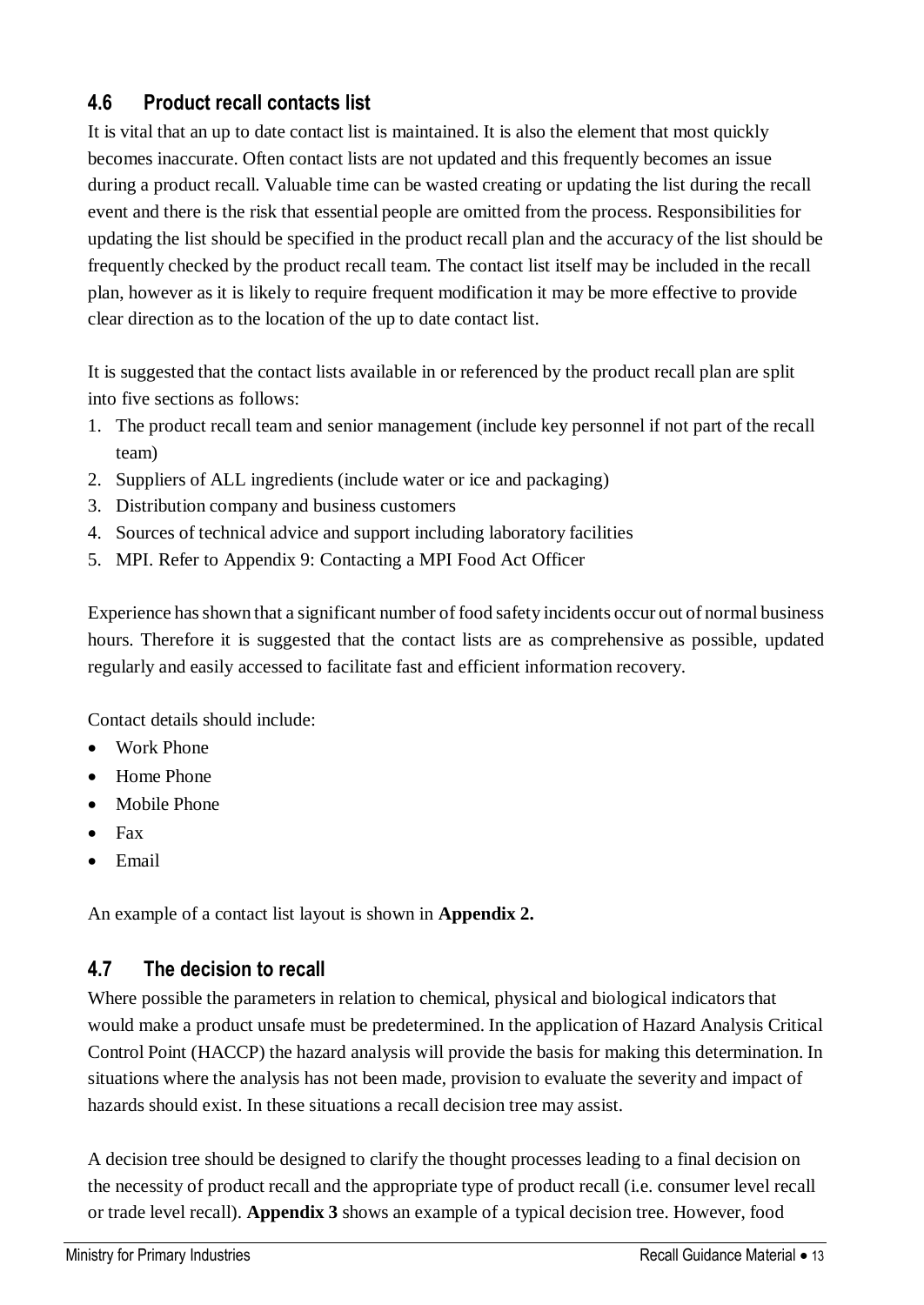businesses should draw up a decision tree applicable to their own business and management structure.

The timely and effective removal of unsafe food from the market is dependent on careful, considered risk assessment. Risk assessment should only be carried out by, or with the cooperation of, a person who is technically competent to evaluate the severity and impact of food safety hazards in foods. The risk assessment should be carried out in recognition of the precautionary principle (section 4.9 Risk Assessment). In this process the involvement of the appropriate regulator should be included.

### <span id="page-13-0"></span>**4.8 Sources of information**

The product recall team should always get their facts first hand. This prevents the miscommunication that often hampers efficient product recall. The information that is gleaned concerning the food safety hazard, the product details, the likely distribution and the extent of the problem is vital to good decision making. There is a high probability that information gathered in the early stages of an investigation will be faulty or flawed. This needs to be accounted for in the initial risk assessment, which should always take a precautionary approach placing the protection of the consumers' health high on the list of priorities. The precautionary approach requires companies to act to protect public health even when limited details are available.

Initial information on a potential food safety incident can come from a variety of sources but in the first instance it is likely to rest with only one or two individuals in an organisation. It is important that these individuals are aware of the product recall plan and that they take the correct steps to ensure that a product recall team is convened. Training of staff will be necessary to ensure that initial information is handled appropriately.

Sources of initial information may be:

- Internal
- Quality and production records
- Sales representatives
- **Employees**
- External
- Ingredient suppliers
- Packaging suppliers
- Regulatory agencies
- Distributors/business customers
- Consumer complaints
- Media reports

Information should be verified at source where possible by the product recall team. In the case of a consumer claiming illness, full details should be obtained by contacting the customer or local Public Health Unit where appropriate.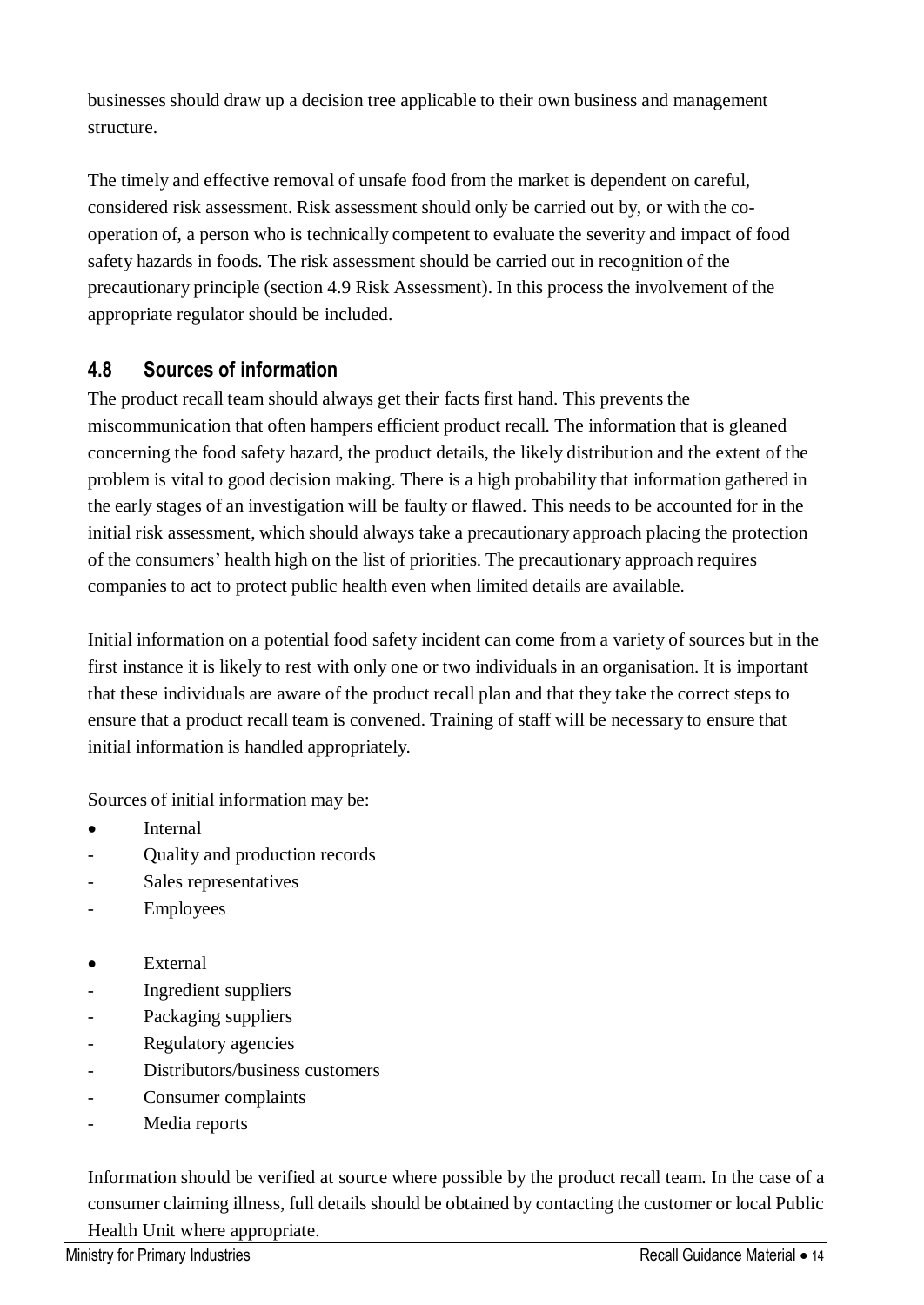The product recall team should aim to collect the following minimum data set on a suspected food safety incident:

- Product name
- Product description
- Batch codes involved
- Quantity of product implicated
- Distribution details
- Whether the product has been sold to consumers
- The nature of the product fault (hazard).

This information should be verified and fed into the risk assessment process that in turn informs a risk management decision on the level of product recall (i.e. consumer level recall or trade level recall) and the urgency/resources required.

#### <span id="page-14-0"></span>**4.9 Risk assessment**

Product recall is a risk management decision that requires food businesses to be able to identify a potentially unsafe food. In addition, a business must be able to decide if the unsafe food can cause a potential risk to public health and if so, determine the level of adverse health effect and the affected population profile and size. This requires a food business to carry out an assessment of the potential risks resulting from the problem with the food. This is called a risk assessment.

Risk assessments should only be carried out by competent technical people. If in doubt, food businesses are advised to seek suitably competent technical advice and/or contact the local Food Act Officer.

Food businesses should follow an accepted model for risk assessment such as that developed by the Codex Alimentarius Commission. The risk assessment should include the following four steps:

- Hazard Identification: the identification of hazards capable of causing adverse health effects and which may be present in a particular food.
- Hazard Characterisation: the qualitative and/or quantitative evaluation of the nature of the adverse effect associated with the hazard.
- Exposure assessment: the qualitative or quantitative evaluation of the likely intake of the identified hazards via food as well as exposure from other sources if relevant.
- Risk Characterisation: the integration of hazard identification, hazard characterization and exposure assessment into an estimate of the risk and its associated uncertainties.

The process is best understood using an example:

**The Production Problem:** The pH of an acid preserved food is too high. The product is distributed at ambient temperature, has a shelf life of one year, does not require re-heating and has been on sale for one month.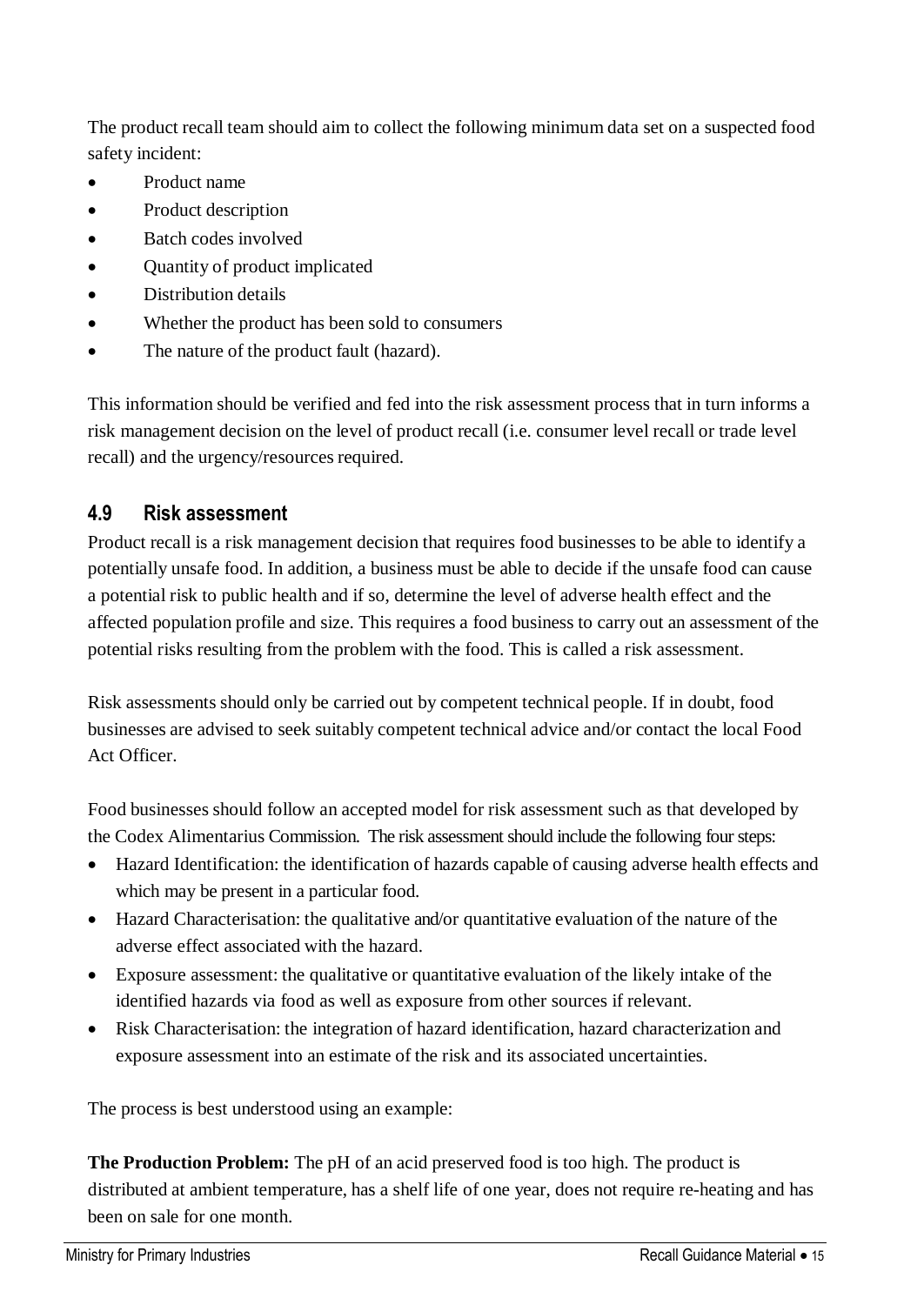**Hazard Identification:** The bacterium *Clostridium botulinum* could grow during product distribution and storage. *Cl. botulinum* causes botulism, a condition where a person, who eats food where *Cl. botulinum* has grown and produced toxin, can die.

**Exposure Assessment:** The product conditions and shelf life are suitable for *Cl. botulinum* to grow and produce toxin. There is no re-heating to degrade the toxin. The consumer is likely to have bought the product. The chances of exposure to *Cl. botulinum* toxin are high.

**Hazard Characterisation:** *Cl. botulinum* toxin is one of the most potent neurotoxins known. If the toxin is ingested the chances are high the consumer will develop severe breathing difficulties and may die.

**Risk Characterisation:** The chances of exposure are high and the consequences of exposure potentially lethal. A severe adverse public health effect is likely. It is not possible to quantify the risk or the uncertainties associated with the risk.

**Risk management decision:** Recall of product from the affected batches with immediate effect.

The decision on whether to conduct a consumer level recall or a trade level recall is therefore based on the identification of a hazard that makes a food unsafe and its likelihood of affecting public health. To ensure that public health is protected at all times a food business must adopt the precautionary principle in its risk assessment activities. In the context of this document the precautionary principle can be explained as:

Where assessment of available information indicates the possibility of harmful effects on health but scientific uncertainty exists, assume the product presents a risk to human health and take appropriate control action.

Food businesses, faced with the production of a potentially unsafe food should aim to document their hazard identification and risk assessment logic. For an example form to assist in this process refer to Recall Hazard/Risk Analysis Form.

<span id="page-15-0"></span>For guidance on recall criteria, such as foreign matter, refer to **Appendix 4**.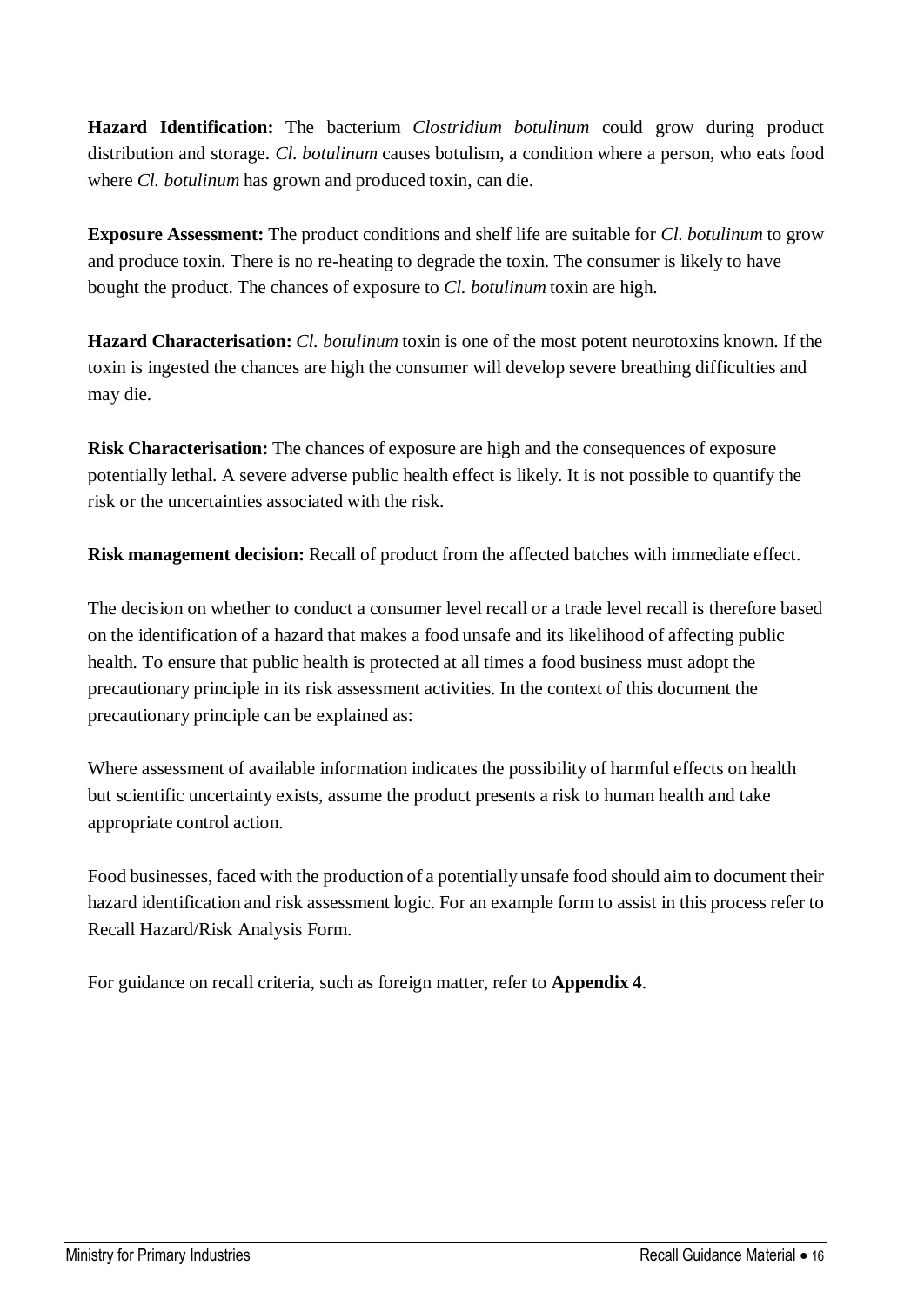### **4.10 The scope of the recall**

The recall plan must detail how the business will scope the range of product(s) and the batches to be recalled. It is not sufficient for a business to determine that only a single batch should be recalled simply because the problem has only been demonstrated in that batch. Businesses should also consider the possibility of the same problem or type of contamination occurring in different package sizes of the same line, in product with a different expiry date, in a different product line all together or same or similar products packaged under a generic label. The plan must demonstrate the processes that will be followed to determine why batches produced prior to, and after the known event, do not suffer the same problem. Production control mechanisms that make particular batches unique will provide justifiable decisions in relation to recall scope. Failure to demonstrate that uniqueness should extend the scope of the recall, possibly to the whole of the product on the market. The business policy and action on product traceability will also be a factor to be built into the recall plan.

If the hazard/risk is found to be one or more raw materials supplied to the business, then the supplier of the raw materials and their customers need to be notified and the affected supply chain alerted.

#### <span id="page-16-0"></span>**4.11 Notification of a product recall**

Following on from the decision to recall the plan must detail the processes to follow in notifying the recall.

If the decision is taken to initiate a trade level recall then three levels of notification are advised:

- Within the Company
- Regulatory authorities/MPI
- Distribution Chain
- **Distributors**
- **Wholesalers**
- **Retailers**
- Food service

If the decision is taken to initiate a consumer level recall then four levels of notification are advised:

- **Consumers**
- Within the company
- Regulatory authorities/MPI
- Distribution chain
- **Distributors**
- **Wholesalers**
- **Retailers**
- Food service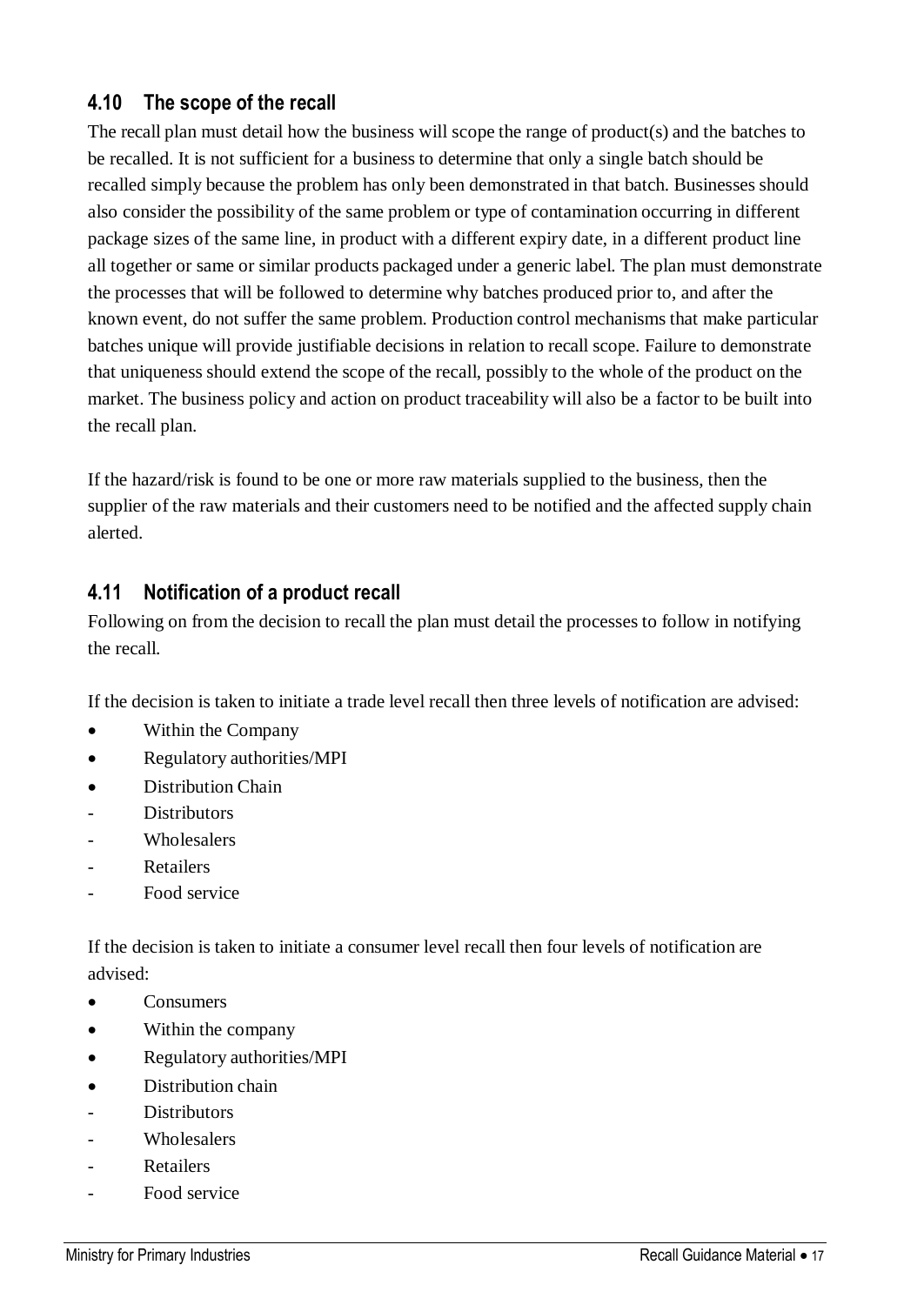### <span id="page-17-0"></span>**4.12 Communicating with regulatory authorities/MPI**

It is strongly recommended that the recall plan provides for communication with the appropriate regulator at the earliest opportunity, after an incident is identified that may lead to a recall. Support and advice from the regulatory authority/MPI will be advantageousto the food business and will help when dealing with the media and the public (businesses under the Food Act or Food Hygiene Regulations refer to Food Act Officers, businesses under the Animal Products Act refer to [MPI](http://www.nzfsa.govt.nz/verification-agency/about/vateamleader.htm) [Verification](http://www.nzfsa.govt.nz/verification-agency/about/vateamleader.htm) [Agency\).](http://www.nzfsa.govt.nz/verification-agency/about/vateamleader.htm) The method of communication needs to be specified along with the commitment to liaise with the regulator throughout the recall process. Companies should ensure that they supply the following information as soon as possible:

- Name of the company and contact details (including after hours contact details)
- Name of the product
- Batch identification codes
- Product details incl. packaging size and type
- Date marks
- Amount of product on the market
- Distribution details (is the product exported note food distributed in Australia and the Pacific Islands is classed as exported)
- Names of the companies/outlets selling to the consumer
- Nature of the food safety risk
- Results of any investigations (including any applicable test results)
- The level of product recall being considered (i.e. consumer level recall or trade level recall)
- The rationale that was applied in determining the scope of the recall
- Plans for trade and public communications
- Timings for product recall and communication.

Food businesses should continue to update the regulatory authorities or MPI throughout the product recall and formally close the product recall with the regulatory authority by notifying them in writing.

Food businesses can expect close liaison in a recall situation from the regulatory authority/MPI who are required to undertake an audit of the recall, approximately within 60 days of the recall notification, to ensure effectiveness of both the recall and identified corrective actions.

Companies should be clear when communicating with the regulatory authorities about information that is commercially sensitive or private in nature. MPI, as a Public Service Department is subject to government administrative laws, which means that its actions are open to public scrutiny. The Official Information Act 1982 makes provision for public access to certain documents in the Authority's possession. Section 9 of the Act "Other reasons for withholding official information," allows for non- disclosure of certain confidential and commercially sensitive information.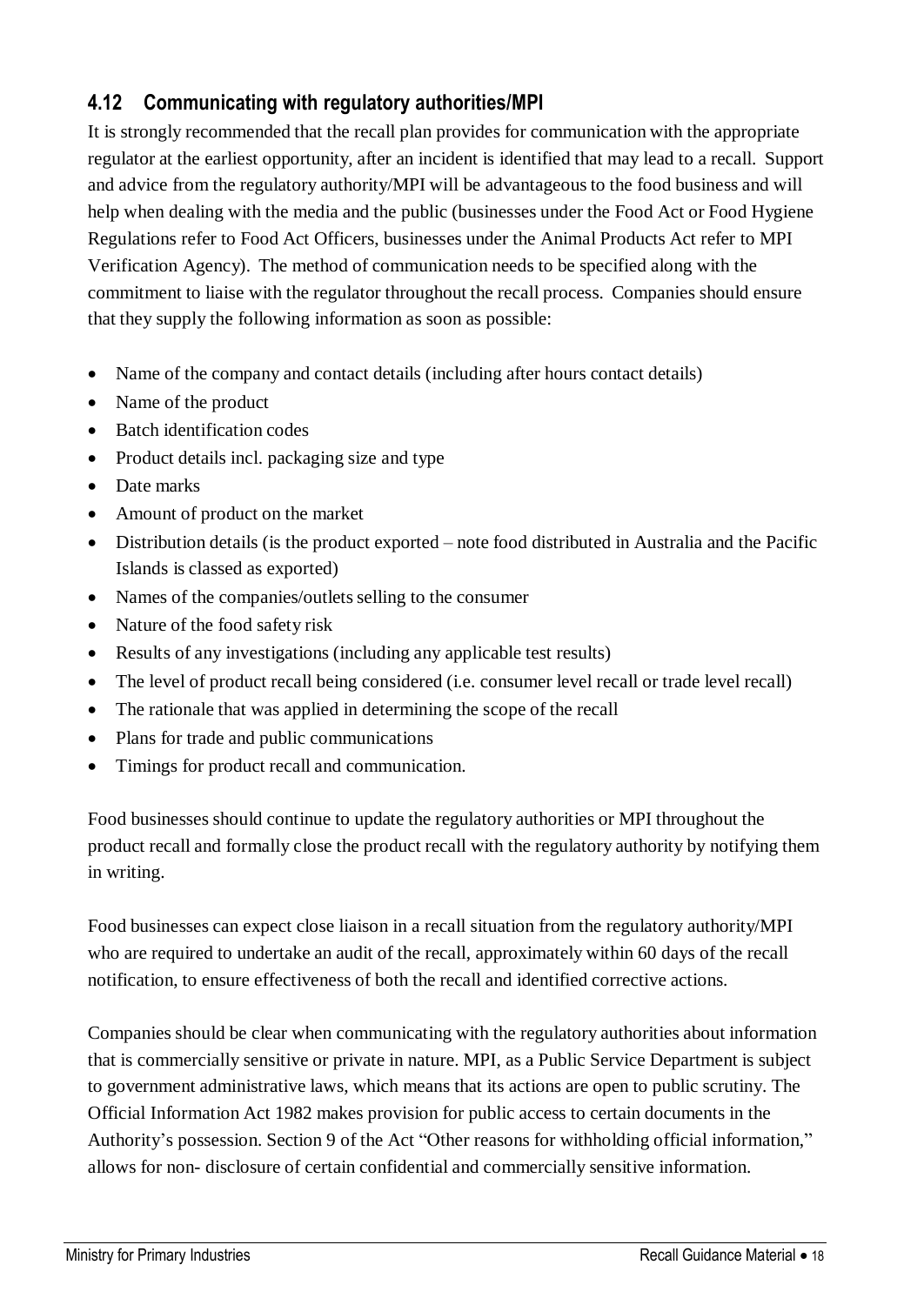### <span id="page-18-0"></span>**4.13 Communicating with the distribution chain**

Procedures for notifying the distribution chain should contain detailed methods for stopping product distribution, retail sale or food service use. It is also important that plans are developed with business customers to store recovered product safely and in isolation from other foods when it is outside of the control of the company responsible for the product recall. Recovered stock must be appropriately labelled or withdrawn. Further, methods need to be developed to regain control over unsafe product from the business customer and store it safely and in isolation from safe product pending stock reconciliation and destruction (some businesses may choose not to regain control of affected stock but may require their customers or the consumer to destroy the product after prior notification to the business involved).

Initial notification to the trade could be via telephone but this should be followed up by written communication by fax or email. The written communication should contain all the information necessary to allow the business customer to remove the correct product from sale or distribution. The need for urgency must be conveyed and there must be assurance that the message has been received, understood and acted on.

Food businesses should include sample notifications in the product recall plan. Sample notifications should take account of the information below.

- The notification should be clearly titled 'Urgent: Consumer level recall' or 'Urgent: Trade level recall' as appropriate in bold large lettering to ensure that the notification is acted upon quickly.
- Avoid making the notification look like a business letter or it may not be dealt with urgently. The details included should facilitate immediate and unambiguous identification of the product.
- The 'action required' part of the notification should clearly state: 'Remove from sale/distribution' or 'do not use' in the case of food service 'Notify us immediately if this product has been sold to the public' 'Notify us immediately if this product has been distributed to other distributors or retail/catering establishments. Please also notify these businesses of the product recall without delay;
- This part of the notification can also be used to specify
- Plans for recovery of product and disposal
- Notification of quantities of stock recovered
- The need to identify and isolate the product
- Other details to facilitate the consumer level recall/trade level recall of product
- Request any assistance in notifying the public in case of a consumer level recall, see 4.14 below.

**Appendix 5** shows an example of a trade notification.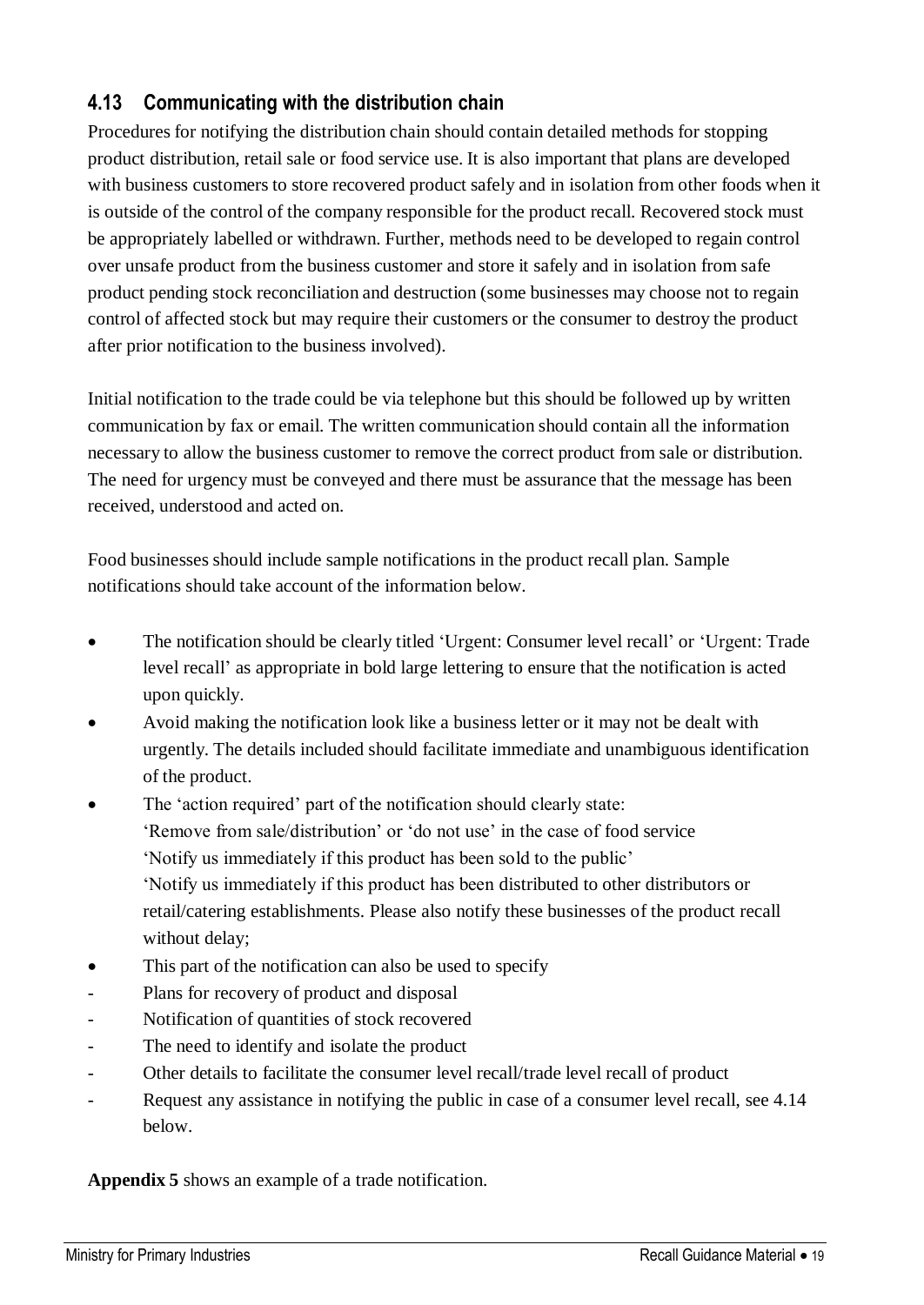#### <span id="page-19-0"></span>**4.14 Communicating with the consumer**

Procedures for notifying consumers should detail which media sources are to be used and how contacts will be informed. This may take the form of a media release or paid advertisement in newspapers, on radio or television. The form of media used will depend on the circumstances involved.

Where product that is unsafe can be demonstrated to be in the hands of consumers the plan should articulate the basic rule that the consumer will be informed.

Options for communicating a consumer level recall to consumers include:

- Placing warning notices at locations where the product has been sold.
- Paid advertisements in selected press outlets that are identified to have coverage of the consumers who can reasonably expected to have possession of the product
- A general media release and paid advertisements as specified above.

#### **4.14.1 Paid Advertisements (applicable during a consumer level recall or a trade level recall)**

Paid advertisements are necessary in the case of a consumer level recall or in the case of a trade level recall when a company cannot identify all its business customers in the distribution chain. Food businesses should include sample consumer level recall/trade level recall advertisements in the recall plan along with instructions for placing advertisements in appropriate media. The information below should be recognised when drafting guidelines for the product recall plan.

When a food business is engaged in a consumer level recall, as defined in this guidance material, paid advertisements must be placed in the appropriate newspaper(s) or radio as soon as possible.

When a food business is engaged in a trade level recall, as defined in this guidance material, but find, for whatever reason, that it is not possible to contact all relevant customers then the food business should consider expanding the trade level recall to a consumer level recall.

Product recall advertisements must be clear, simple, unambiguous and in a prominent position towards the front of the newspaper. Avoid including unnecessary information about the company or turning the product recall advertisement into a marketing opportunity. Product recall advertisements must be approved by MPI before publishing.

Templates are available to use on the MPI website, for general recalls and for recalls involving allergens here: <http://www.foodsafety.govt.nz/recalls-warnings/conducting-a-recall/>

A single contact can arrange newspaper adverts in some or all of the national newspapers, namely:

**News Works NZ**  Level 1, 58 Albert Street PO Box 2941, Auckland 1140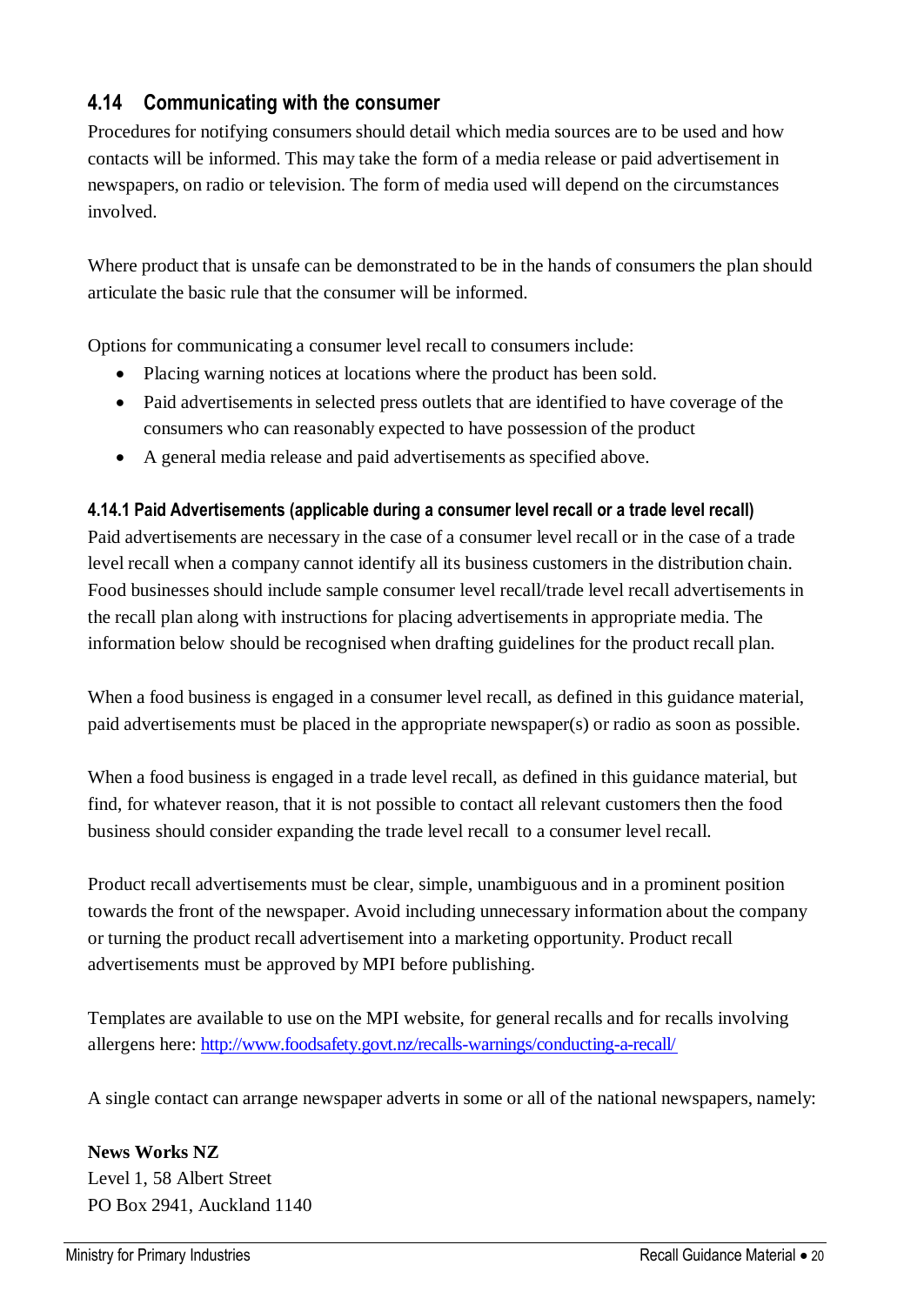Tel: (09) 306 1600 Fax: (09) 303 2570 Email: [info@newsworksnz.co.nz](mailto:info@nabs.co.nz)

Similarly there is a single contact that can arrange radio adverts in some or all radio stations nationally:

#### **THE RADIO BUREAU**

PO Box 8049, Symonds Street

Level 4, Textile Centre Kenwyn Street Parnell Auckland Tel: 09 302 1122

MPI also posts information about consumer level recalls on the MPI website here: [http://www.foodsmart.govt.nz/food-safety/recalls/latest-recalls/.](http://www.foodsmart.govt.nz/food-safety/recalls/latest-recalls/) MPI will publish the recall advertisement on their website for up to three years.

#### **4.14.2 Press release (applicable during consumer level recall only)**

The plan must specify that where the risk to the consumer is of such a nature that immediate notification is appropriate, a press release will be made to all sections of the media. Press releases have the advantage of reaching print media and online media without the delays that could accompany a paid advertisement. If press releases are used there is often no financial cost to the company. However, as companies cannot rely on the uptake of a press release this method should only be used in addition to the routine paid advertisement process that will be conducted in a longer time frame.

The press release should cover all the features detailed in the paid advertisement (see above). A copy of a sample press release should be placed into the product recall plan. An example of a press release is available here:<http://www.foodsafety.govt.nz/recalls-warnings/conducting-a-recall/>

It is important to include local radio news desks, especially if the product recall is isolated to specific areas. Follow-up phone calls to media are recommended. To encourage journalists or editors to pick up on a press release the following approach to writing the release should be taken:

- Write 'Press release for immediate release' at the top of the page in bold print.
- Compose a title e.g. Company 'A' recalls product 'X' due to health concerns.
- Place the synopsis of the recall, the product, the problem and what is being done into the first paragraph and the use the proceeding paragraphs to flesh out the details.
- Include quotes from the company that the journalist can use in the article.
- Finish the release with 'ENDS' to signify conclusion.
- Keep press releases to a single page if possible.

#### **Appendix 7** shows a sample press release.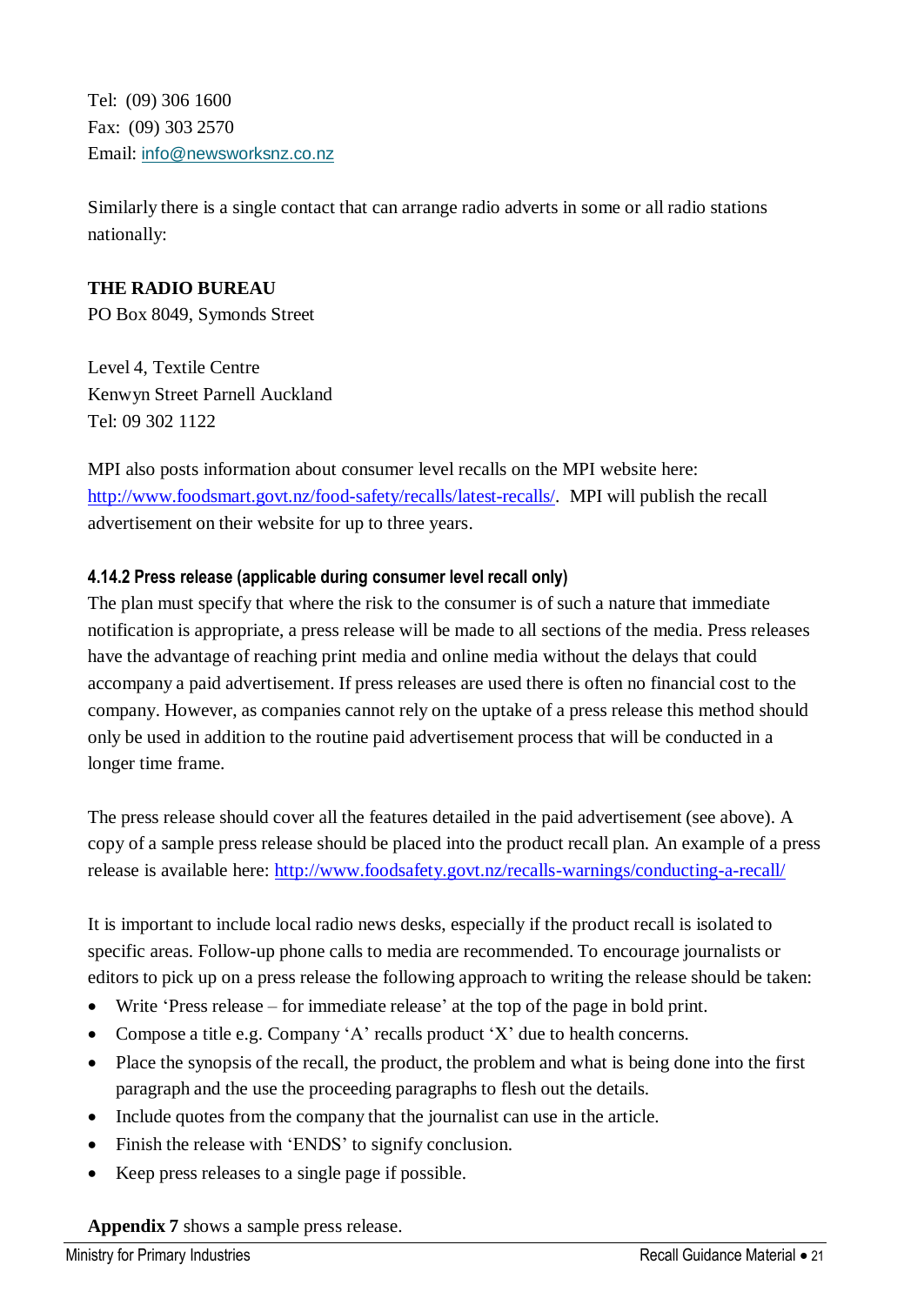#### **4.14.3 Warning notice or point of sale notice**

Placing warning notices where the product has been sold will assist in communicating to the consumer that there is a recall relating to that particular product. For an example refer to the MPI website here: <http://www.foodsafety.govt.nz/recalls-warnings/conducting-a-recall/>

#### <span id="page-21-0"></span>**4.15 Testing and reviewing the product recall plan**

The product recall plan should specify the periods for review and the names of the people responsible for the review. In most cases this will be the product recall team. The plan should be examined for errors, particularly in the contact lists or in light of any changes in the company's product recall or trading status. It is recommended that the product recall plan is reviewed at least twice a year in accordance with a documented procedure which is held as part of the product recall plan itself.

It is essential that a product recall plan is periodically tested using a 'trial run' or mock recall exercise. This can be considered as a validation of the product recall plan. This procedure should also be documented and held as part of the product recall plan itself. Companies that develop product recall plans but do not test them may face problems when a real food safety incident occurs.

It is easier and more cost effective to alter a product recall plan when the food safety incident is part of an exercise without the pressures of the real situation. It is recommended that product recall plans be validated annually or more frequently if appropriate. Ideally, in order to determine a company's preparedness and speed of action the test should be unannounced and not prepared. It may be worth exploring the possibility of an agreement with customers and/or supermarkets for them to become involved in the product recall test, thereby increasing the value of the exercise. Once the test is completed, a review must be carried out with the relevant product recall team members to correct and improve the process where necessary.

#### <span id="page-21-1"></span>**4.16 Traceability**

An effective traceability system is an essential part of a food recall plan and an effective tool with which food businesses can trace food throughout the food chain. All food businesses should have as a minimum a documented one step back/one step forward approach.

In a food recall, the aims of traceability are to:

- Identify uniquely a lot/batch/consignment of food in a way that allows tracing of the physical flow of the food forwards through the food chain to the immediate customer and tracing of the physical flow of raw materials backwards to the immediate supplier;
- Create and maintain accurate traceability records that can be provided within a short time period when needed for recall or at the request of regulatory authorities.

Some businesses will have legal requirements for traceability depending on the production sector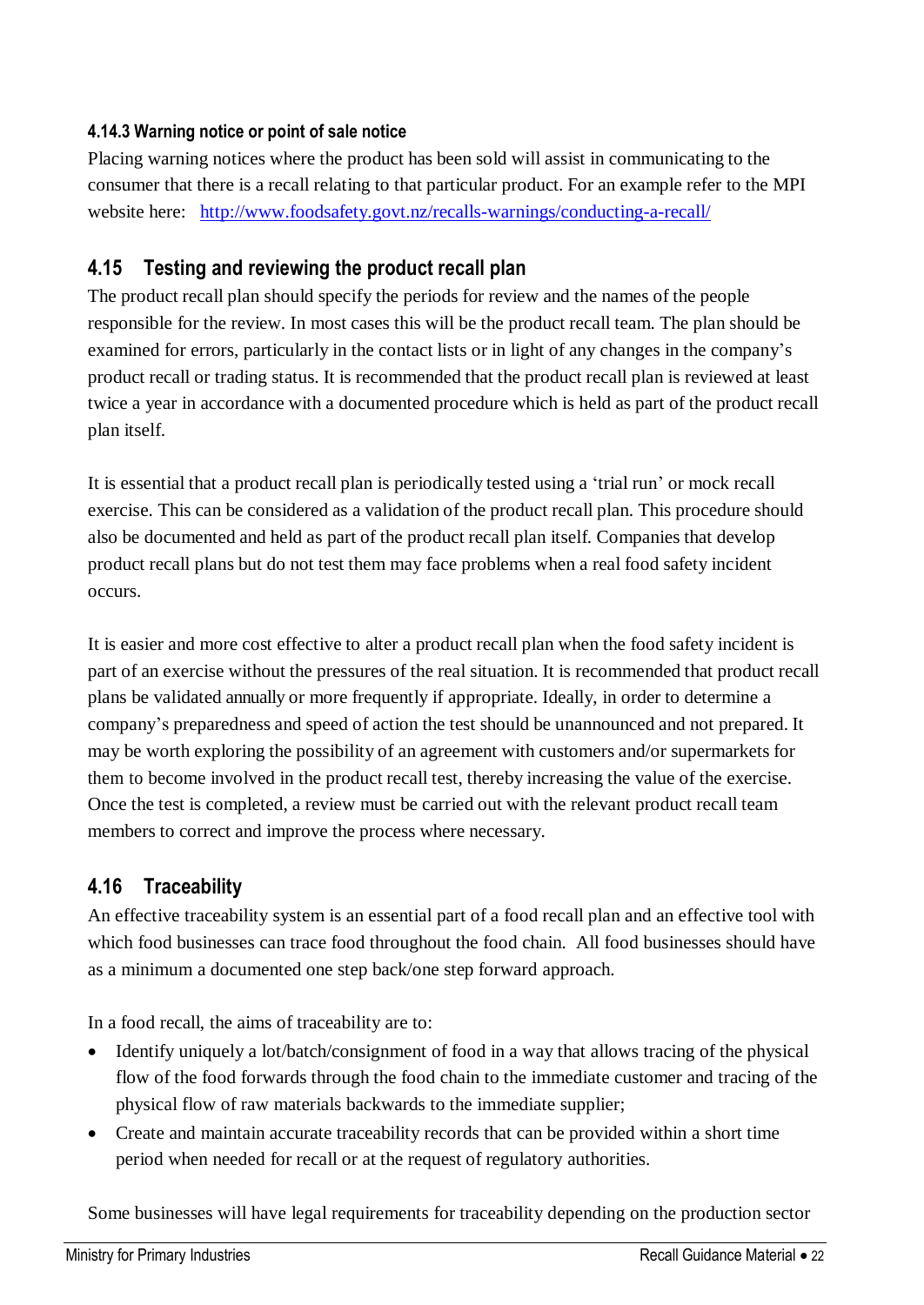and need to be familiar with the sector specific traceability requirements.

#### <span id="page-22-0"></span>**4.17 Managing and staffing a product recall**

The management of a product recall should be driven by the product recall plan. The plan should carry all the details necessary for the product recall co-coordinators to manage a product recall successfully.

It is worth considering whether you would need help to manage a recall. This could mean employing extra staff to enable permanent staff to deal with the recall. Specialist help may also be required to draft and deliver your recall message. Most importantly it is necessary to prepare thoroughly prior to facing a real emergency.

Many firms involved in previous recall campaigns have felt the need to ask for specialist advice from an external agency. There are consultants who specialise in every type of marketing communication – from advertising and direct mail, to public relations and corporate communications. There are also many agencies that can give all-round advice. If your firm already employs an agency, you can ask what experience it has in dealing with food recalls or other areas of crisis communications.

Firms may not need to retain a consultancy in case of future recalls, but having some relevant companies' details on file may be useful.

#### **4.17.1 Paying for a recall**

A recall will cost money. Just as it makes sense to agree with your suppliers and business customers in advance about who should organise a recall if it is needed, you should also decide who would pay for each cost associated with a recall. Insurance may cover the cost of carrying out a recall and any loss of profits related to it. It is worth finding out if you already have this cover under any existing business catastrophe or disaster insurance policy. If not, you may want to consider taking out a specialist policy.

#### <span id="page-22-1"></span>**4.18 Documenting the recall process**

All information gathered by the product recall team should be documented along with the date, time and provider of the information. The member of the product recall team gathering the information should sign off on the record. It is useful to set up an incident log. All product recall team members are responsible for completing the incident log but the product recall co-coordinator should review the log to verify that this is happening. The incident log will be useful in three ways:

- 1. It will serve as a reference if facts need to be checked
- 2. It will serve as a means by which the recall can be reviewed
- 3. It may serve as a legal document should it become necessary.

Decisions that are taken should reference the evidence on which they are based and should be entered in the incident log. The person responsible for the decision should sign off on the record of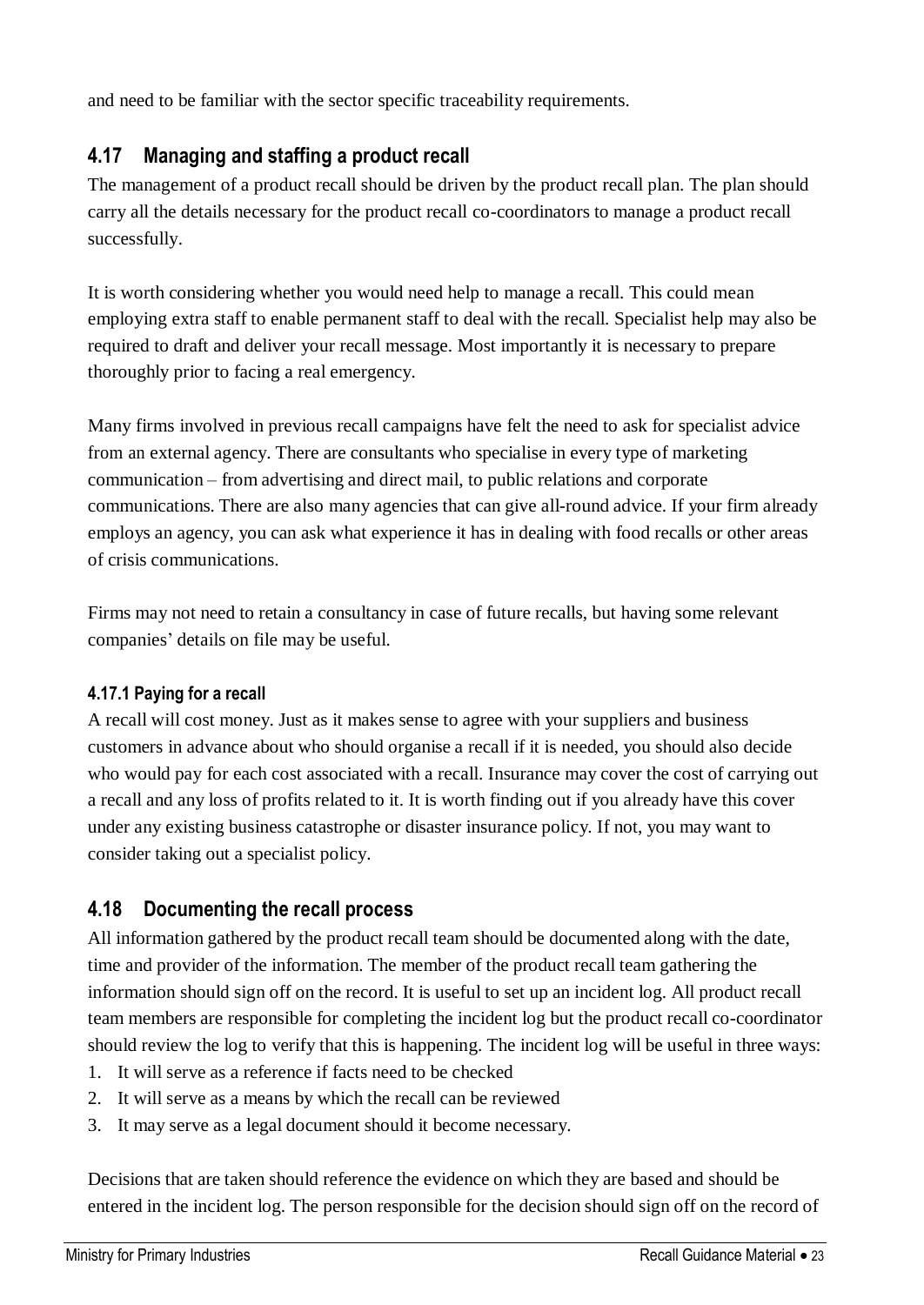the decision. This is especially important in the risk assessment process that determines the level of product recall (i.e. consumer level recall or trade level recall) and the severity of the incident. The sequence of events and actions taken will be very important in the review and should not depend on peoples' memories.

### <span id="page-23-0"></span>**4.19 Regaining control of affected stock**

A food business that has initiated a product recall may regain control of the potentially unsafe product but must account for all missing stock.

In some circumstances a food business may request a customer or the consumer to destroy the affected product. However, the food business should ensure that they reconcile the destroyed product in an appropriate manner where possible.

If affected product is recovered either by direct returns from consumers; returns to retail outlets; returns via the distribution chain; or product already in stock, then the following considerations are important:

- The product should be returned to one central site or, in the case of a widely distributed product, to major recovery sites.
- The recovered product must be stored in an area that is separated from any other food products.
- Accurate records must be kept of the amounts of recovered product and the codes of that product.
- If the recovered product is unfit for human consumption, it may be destroyed or denatured under the supervision of the company management and/or the relevant regulatory authority where legally required.
- If the food safety risk can be safely removed from the recovered product through relabelling or reprocessing this may be done once it is clear that public health will be protected.

#### <span id="page-23-1"></span>**4.20 The effectiveness of the recall**

To be effective, the product recall notification must reach as far as the product has been distributed. The effectiveness of the product recall is assessed on the basis of the amount of product returned as a proportion of the amount of product that left the manufacturer or distributor, while taking into account the retail turnover of the product.

During the product recall progress must be reviewed so that its success can be monitored. If it is decided that there is now little risk to the public, the product recall can be judged to have been a success and brought to an end but if there have been few returns and little response to a high-risk problem the product recall procedure must be reassessed. The product recall may then have to be repeated using different methods to reach the consumer.

#### <span id="page-23-2"></span>**4.21 Closing the recall and reviewing lessons learned**

The plan needs to define the process for formally notifying all parties that the incident has ended. This includes the regulator who will arrange for the recall to be audited. The co-ordinator will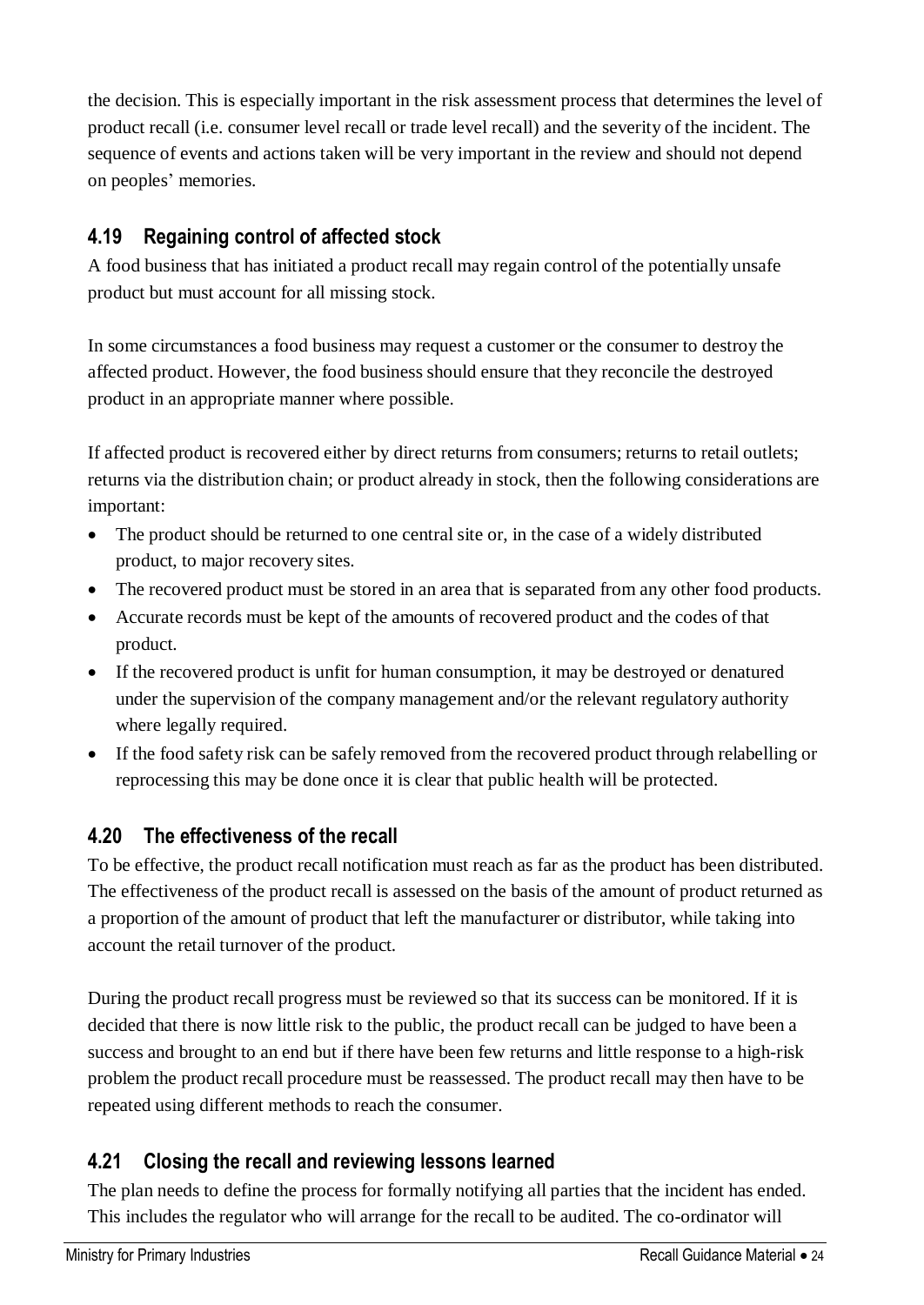ensure that the document record is made available to the auditor to facilitate this process.

Every product recall should be viewed as opportunity to learn and improve the systems used in the food business. The recall co-coordinator should initiate a formal review procedure involving the product recall team and any key personnel who were involved. These could be external contacts such as a retailer or caterer. It is suggested that the review procedure should be documented as part of the product recall plan but should be sufficiently flexible to be useful. Some of the elements that should be included in a review are:

- A review of the cause of the issue, identifying the real issue (not the symptoms) and immediate and long term actions that will rectify the problems.
- A review of company policies, procedures and actions to update them in light of the issue
- A review of training plans to improve awareness of the problem and ensure it is not repeated.
- A review of management structures, if reporting or lack of clarity on responsibilities contributed to any problems with the product recall.
- A review of investigations and analysis carried out on product returns
- A review of stock reconciliation.

Food businesses involved in product recall should review the product recall process and amend the product recall plan if necessary.

Some of the elements to be considered in the review should be:

- The effectiveness of the process. Did it work?
- Did the product recall plan drive the recall?
- What problems were encountered?
- How effective was the internal and external communication to customers and authorities?
- Media coverage. Did it communicate the message accurately?
- Customer care line. Did it work, was it overloaded, did it cope or crash?
- What was the true cost of the product recall; product, time, recall message costs, lost sales?
- Accountabilities for the product recall team. How effective were they?
- How did the team work together?

Communicate the lessons learnt to the appropriate personnel internally.

#### <span id="page-24-0"></span>**4.22 Final reports and recommendations**

It is expected that the audit is reported to MPI. The final report should include the following:

- The circumstances leading to the product recall
- The extent of distribution of the relevant batch(es) in NZ and overseas
- The action taken by the business including any publicity, with names of newspapers in which advertisements appeared.
- A copy of the product recall notification (e.g. advertisement, fax, email) to customers.
- A summary of stock reconciliation (i.e. amount of stock recovered or notified as having been disposed of).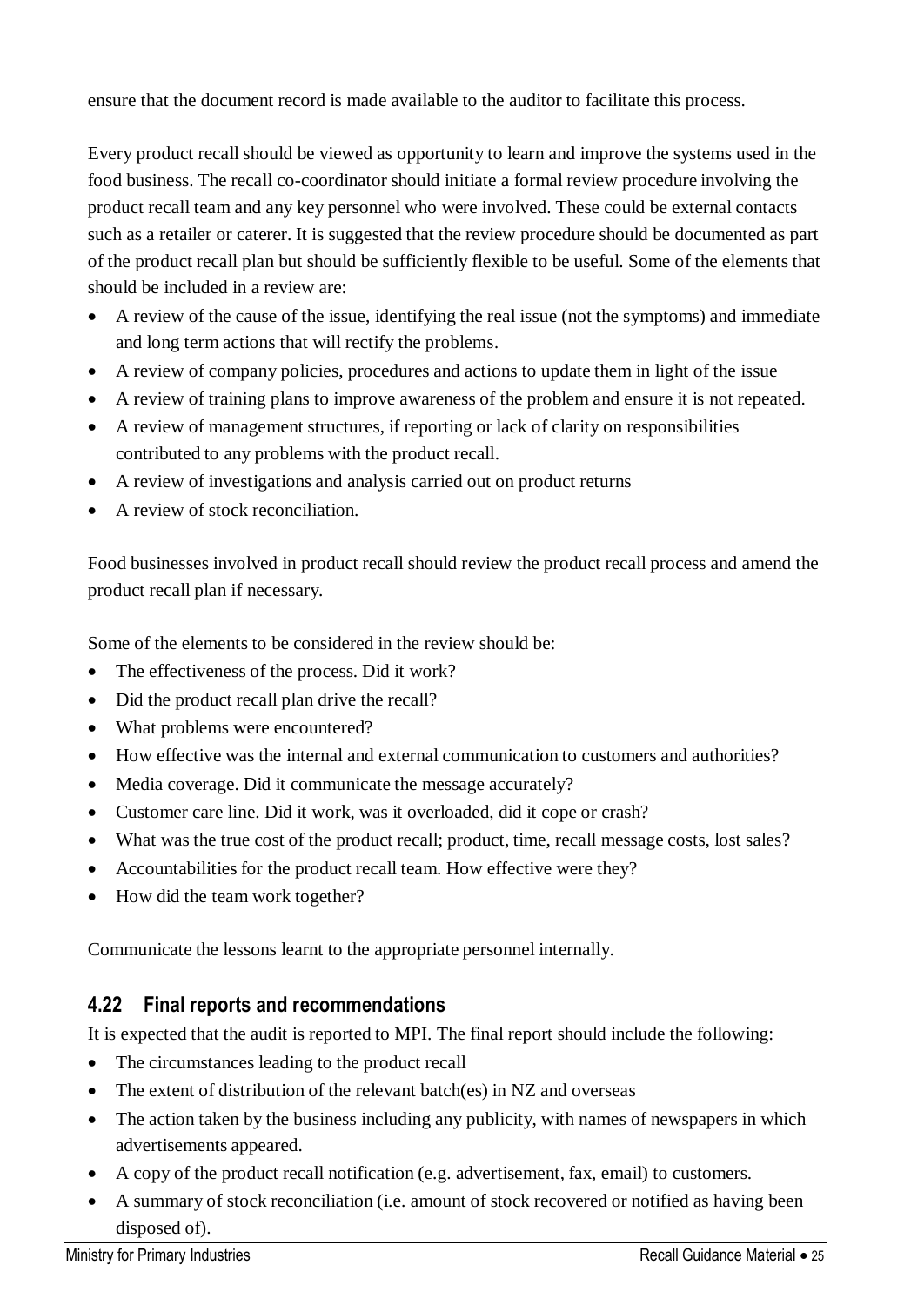- The method of disposal or otherwise of recalled stock, with proof of activity undertaken (e.g. FAO confirmation, landfill receipts etc).
- Action proposed for the future to prevent a recurrence of the problem.
- Any difficulties experienced in conducting the product recall.
- Any information relating to relative effectiveness of recall communications(i.e. newspapers vs other communications).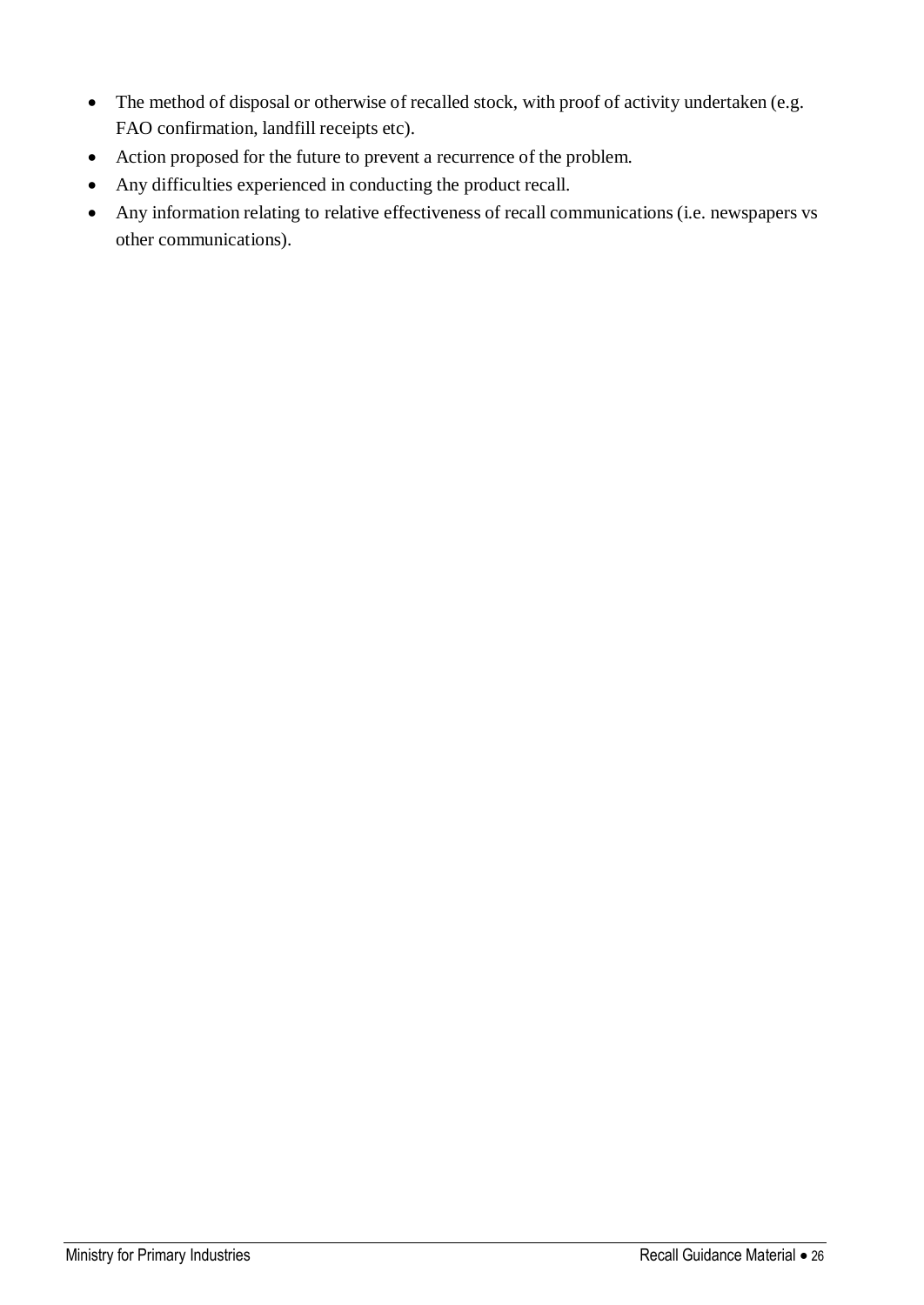# <span id="page-26-0"></span>**Appendix 1: Roles and Responsibilities Diagram**

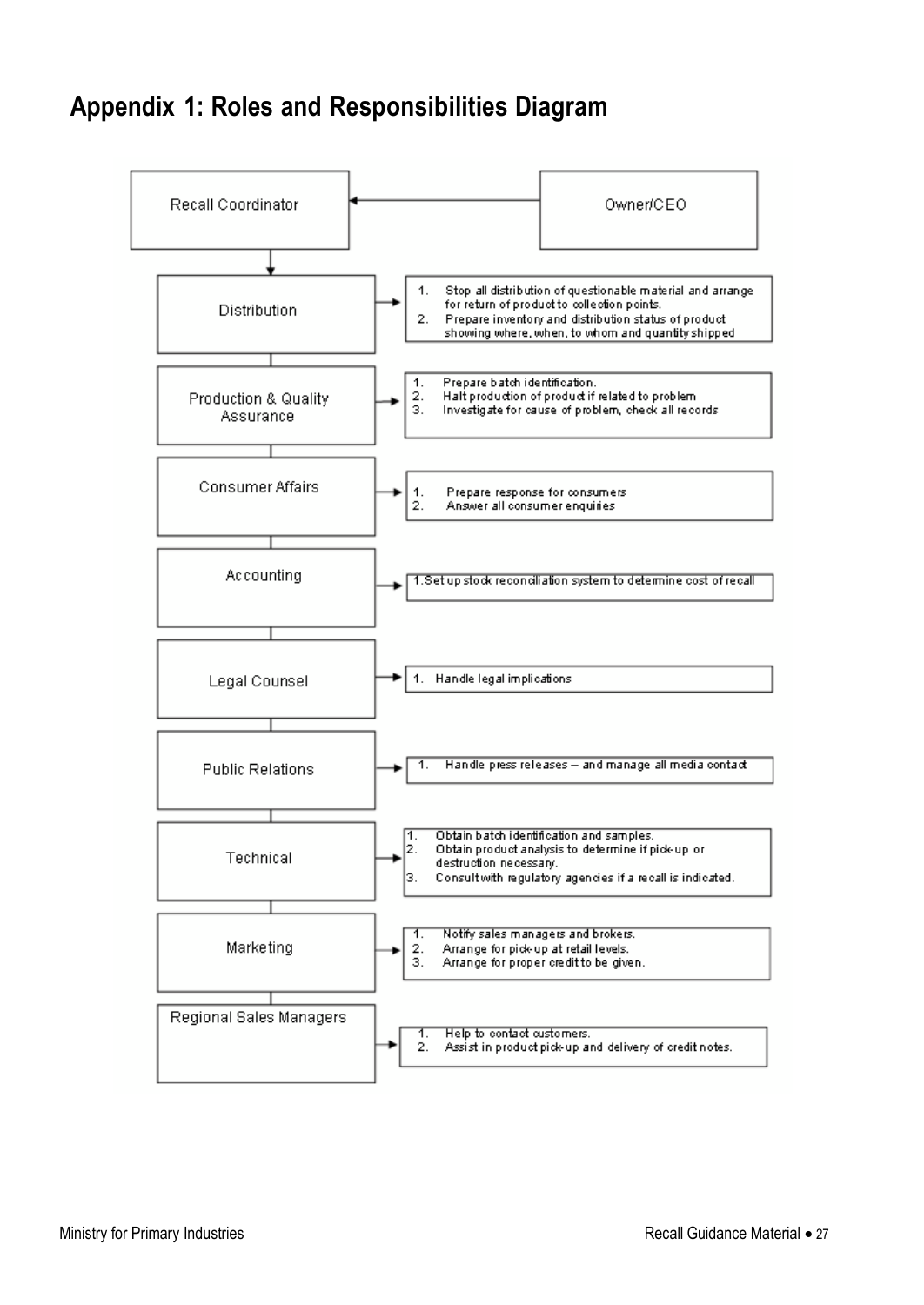# <span id="page-27-0"></span>**Appendix 2: Example of a Contact List Layout**

# **Company Contacts List**

| CEO/Owner                 | Mr A  | Ph (wk)         |             |
|---------------------------|-------|-----------------|-------------|
|                           |       | Ph (hm) Mob     | Email: Fax: |
| <b>Recall Coordinator</b> | Ms. B | Ph (wk)         |             |
|                           |       | Ph (hm) Mob     | Email: Fax: |
| <b>Alternative Recall</b> | Mrs C | Ph (wk) Ph (hm) |             |
| Coordinator               |       | Mob             | Email: Fax: |

# **Supplier List**

| Pack Me<br>Main Contact    | Ms.D   | Ph (wk)<br>Ph(hm) | Email: |
|----------------------------|--------|-------------------|--------|
|                            |        | Mob               | Fax:   |
| Pack Me                    | MrE    | Ph (wk)           |        |
| Alternative Contact        |        | Ph(hm)            | Email: |
|                            |        | Mob               | Fax:   |
| Pick Me Ingredients        | Mr F   | Ph (wk)           |        |
| Main Contact               |        | $Ph$ ( $hm$ )     | Email: |
|                            |        | Mob               | Fax:   |
| Pick Me Ingredients        | Miss G | Ph (wk)           |        |
| <b>Alternative Contact</b> |        | Ph (hm)           | Email: |
|                            |        | Mob               | Fax:   |

# **Customer/Distributor List**

| Stop 'n Shop Supermarket        | Miss H | Ph (wk) |        |
|---------------------------------|--------|---------|--------|
| Main Contact                    |        | Ph (hm) | Fmail: |
|                                 |        | Mob     | Fax:   |
| Stop 'n Shop Supermarket        | Mr I   | Ph (wk) |        |
| <b>Alternative Contact</b>      |        | Ph (hm) | Fmail: |
|                                 |        | Mob     | Fax:   |
| Here to There Distributors Ltd  | Ms. J  | Ph (wk) |        |
| Main Contact                    |        | Ph (hm) | Email: |
|                                 |        | Mob     | Fax:   |
| Here to There Distributors Ltdl | Mrs K  | Ph (wk) |        |
| Alternative Contact             |        | Ph (hm) | Email: |
|                                 |        | Mob     | Fax:   |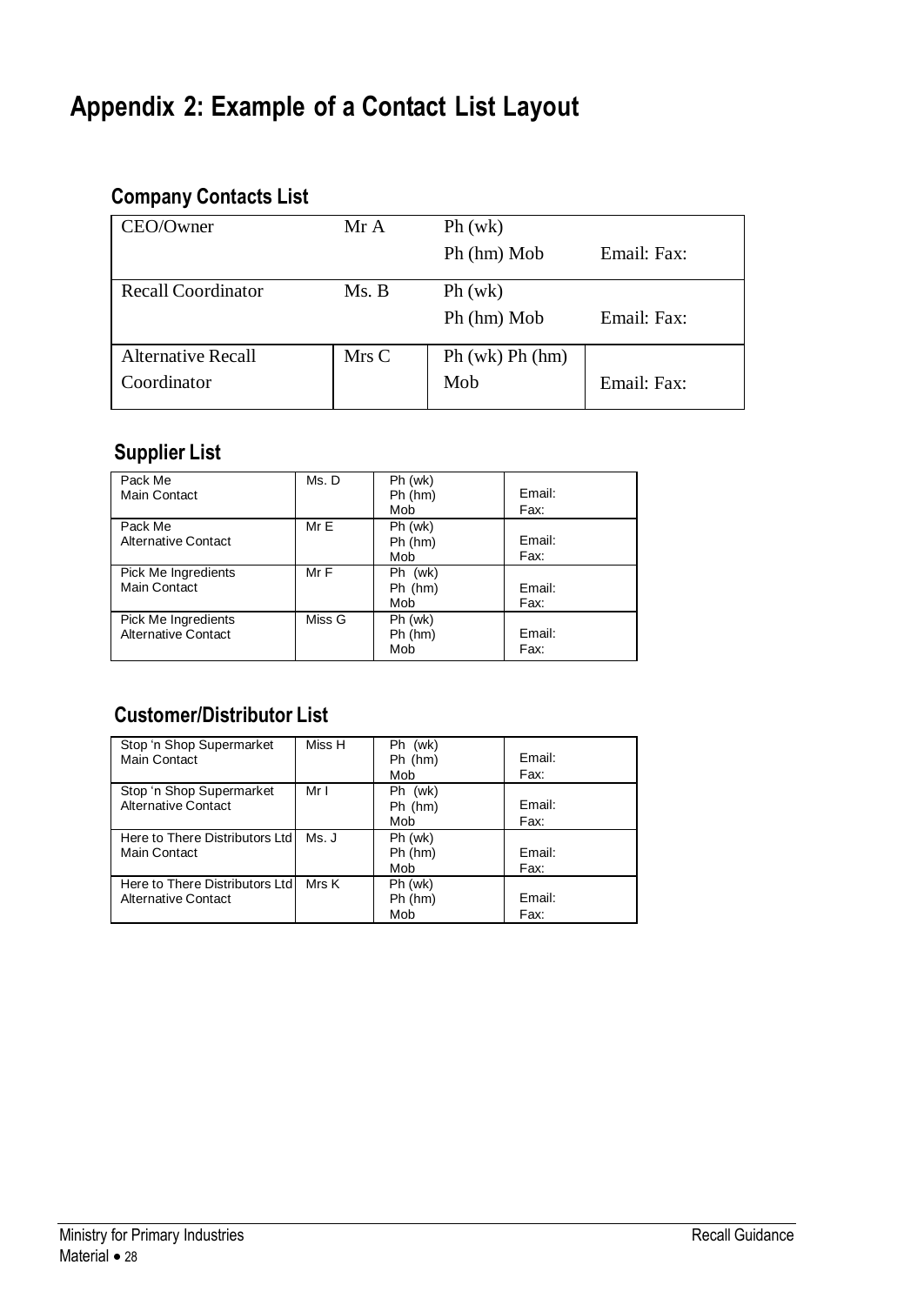# <span id="page-28-0"></span>**Appendix 3: Example of a Recall Decision Tree**

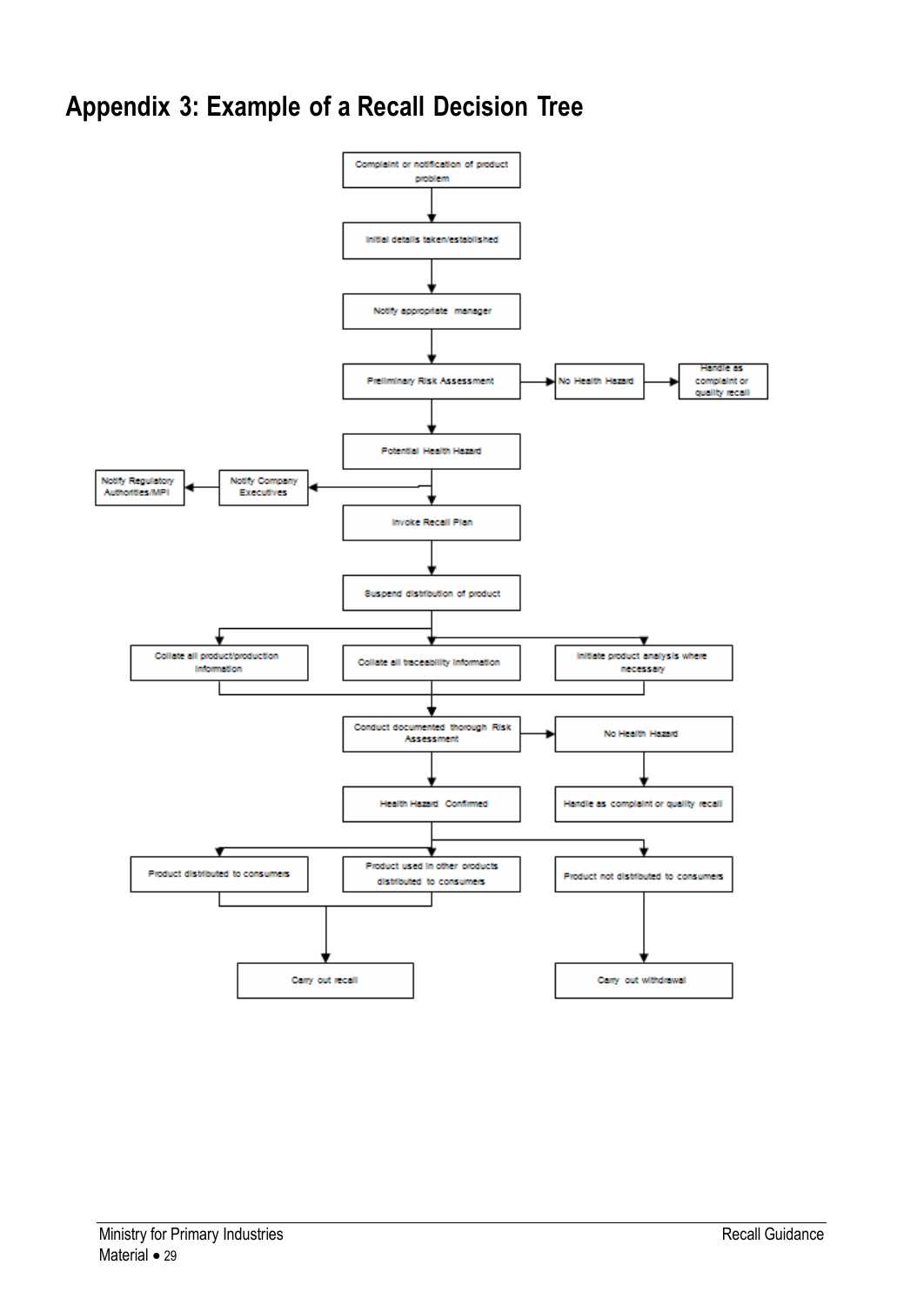# <span id="page-29-0"></span>**Appendix 4: Recall Criteria Guide**

#### **Microbiological Contamination**

Where microbiological results indicate the presence of pathogens (i.e. food poses a safety risk), refer to Microbiological Reference Criteria for Food, MoH 1995, for pathogen levels MoH [Microbiological](http://www.nzfsa.govt.nz/processed-food-retail-sale/fact-sheets/nz-micro-ref.pdf) [Reference](http://www.nzfsa.govt.nz/processed-food-retail-sale/fact-sheets/nz-micro-ref.pdf) Criteria for Food and also Food Standards Australian New Zealand Code Standard 1.6.1 [Microbiological](http://www.foodstandards.gov.au/_srcfiles/fsc_1_6_1_Micro_v78.doc) Limits for Food. In particular for dairy products refer to DPC1: Animal [Products](http://www.nzfsa.govt.nz/dairy/publications/approved-criteria/dpc1-approvedcriteriaforgeneraldairyprocessing.pdf) (Dairy).

#### *Listeria monocytogenes*

*L.monocytogenes* is the most pathogenic (able to cause illness) member of the *Listeria* genus of bacteria. Other members of the species, collectively referred to as *Listeria spp.* are unlikely to cause illness. However as they live and grow under the same conditions as *L.monocytogenes*, finding any type of *Listeria* e.g. *L.innocua* can be an early warning that the pathogenic bacteria could also be present.

The Ministry for Primary Industries (MPI) has developed a series of documents "Guidance for the Control of *Listeria monocytogenes* in ready-to-eat foods". These documents provide extensive information on the control of *Listeria* and how to respond if *Listeria* is detected in processing areas and products.

The guidance documents are:

- [Part 1: Listeria Management and Glossary](http://www.foodsafety.govt.nz/elibrary/industry/listeria-management-and-glossary.pdf)
- [Part 2: Good Operating Practices](http://www.foodsafety.govt.nz/elibrary/industry/good-operating-practices.pdf)
- [Part 3: Microbiological testing for verification of the control of Listeria monocytogenes](http://www.foodsafety.govt.nz/elibrary/industry/microbiological-testing.pdf)

Part 3 describes the required response to the detection of *Listeria monocytogenes* in food products and on product contact surfaces. The guidance identifies appropriate processes for the investigation, recall, corrective actions and procedures to demonstrate the efficacy of the corrective actions have been implemented.

These documents are a useful resource for managing a recall event and are therefore cross referenced as part of this recall guidance.

#### **Microbiological Limits**

Microbiological limits for bacteria in food are either set as absent (zero or not detected) or as a maximum number. For *L. monocytogenes* both types of limits are applicable. However as the number of *Listeria* present increases, the risk of an infection also increases. It is now agreed by international experts (see Codex Alimentarius) that where the levels are below 100cfu/g, the risk of infection is low for most consumers. Those at greatest risk of infection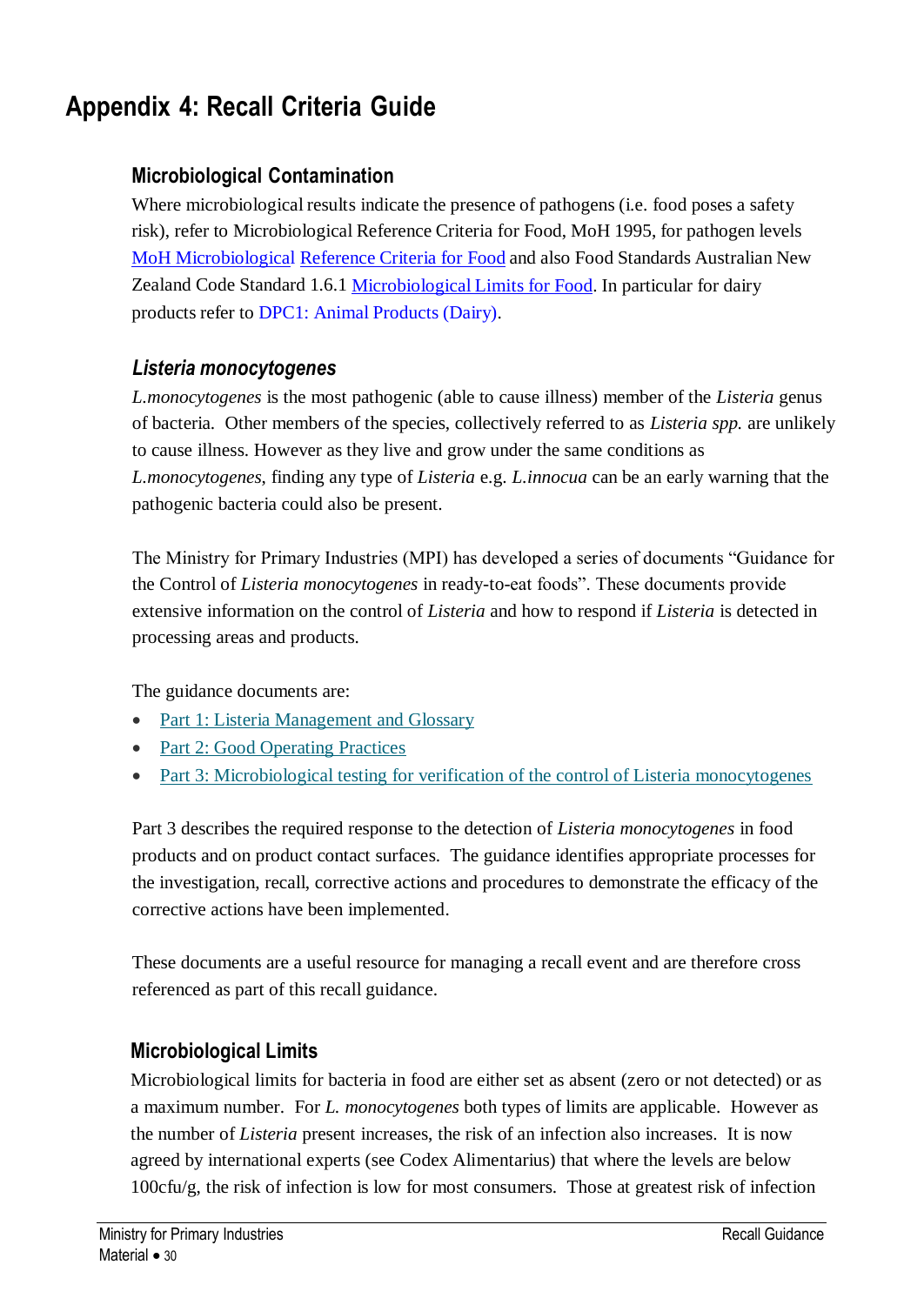are those vulnerable populations; the very young, the old, the pregnant and those with lowered immunity. Therefore **where there are no regulatory limits on** *L. monocytogenes*, counts up to 100cfu/g may be acceptable at the time of consumption<sup>1</sup>.

Microbiological limits for *L. monocytogenes* currently applied in New Zealand are found in section 5.2.2: Regulatory criteria, of the "Guidance for the Control of *Listeria monocytogenes* in Ready-to Eat Foods; Part 1: *Listeria* Management and Glossary.

For ready-to-eat (RTE) foods where there are no regulatory limits established, these must be safe and suitable for consumption. MPI has suggested guidance that could be adopted by food operators in Table 1: Microbiological levels of foods where there are no regulatory limits, of the "Guidance for the Control of *Listeria monocytogenes* in Ready-to Eat Foods; Part 1: *Listeria* Management and Glossary".

#### **When may a recall be necessary?**

The Recall Decision Tree provides a summary of the decision making process for whether a recall is necessary. The Recall Decision Tree should not be read is isolation from the document as a whole including the guidance documents.

 $\overline{a}$ 

<sup>1</sup> Further factors that should be considered together with the number of *Listeria* present are whether the food supports the growth of Listeria, and the intended consumer.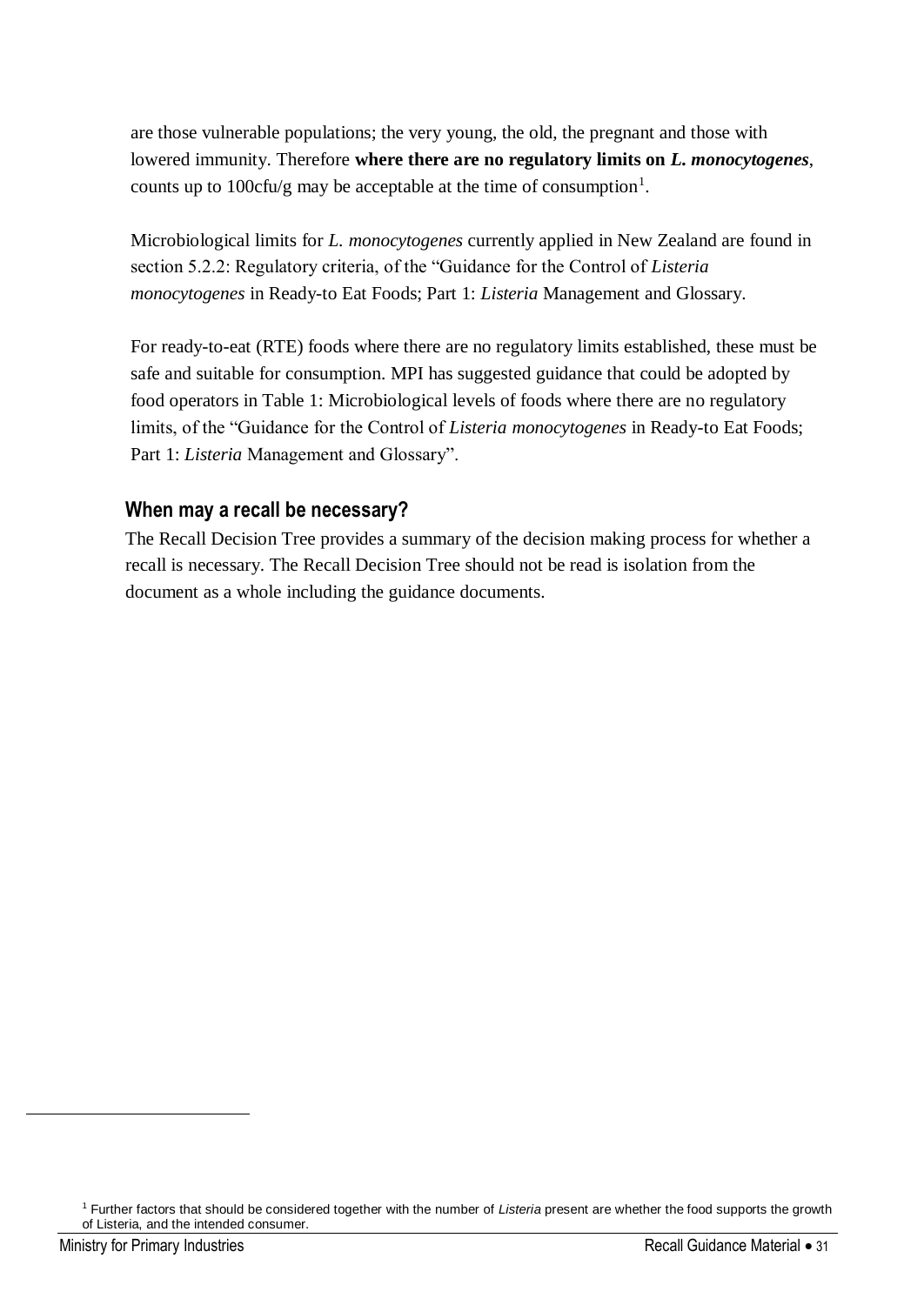### *Recall Decision Tree*

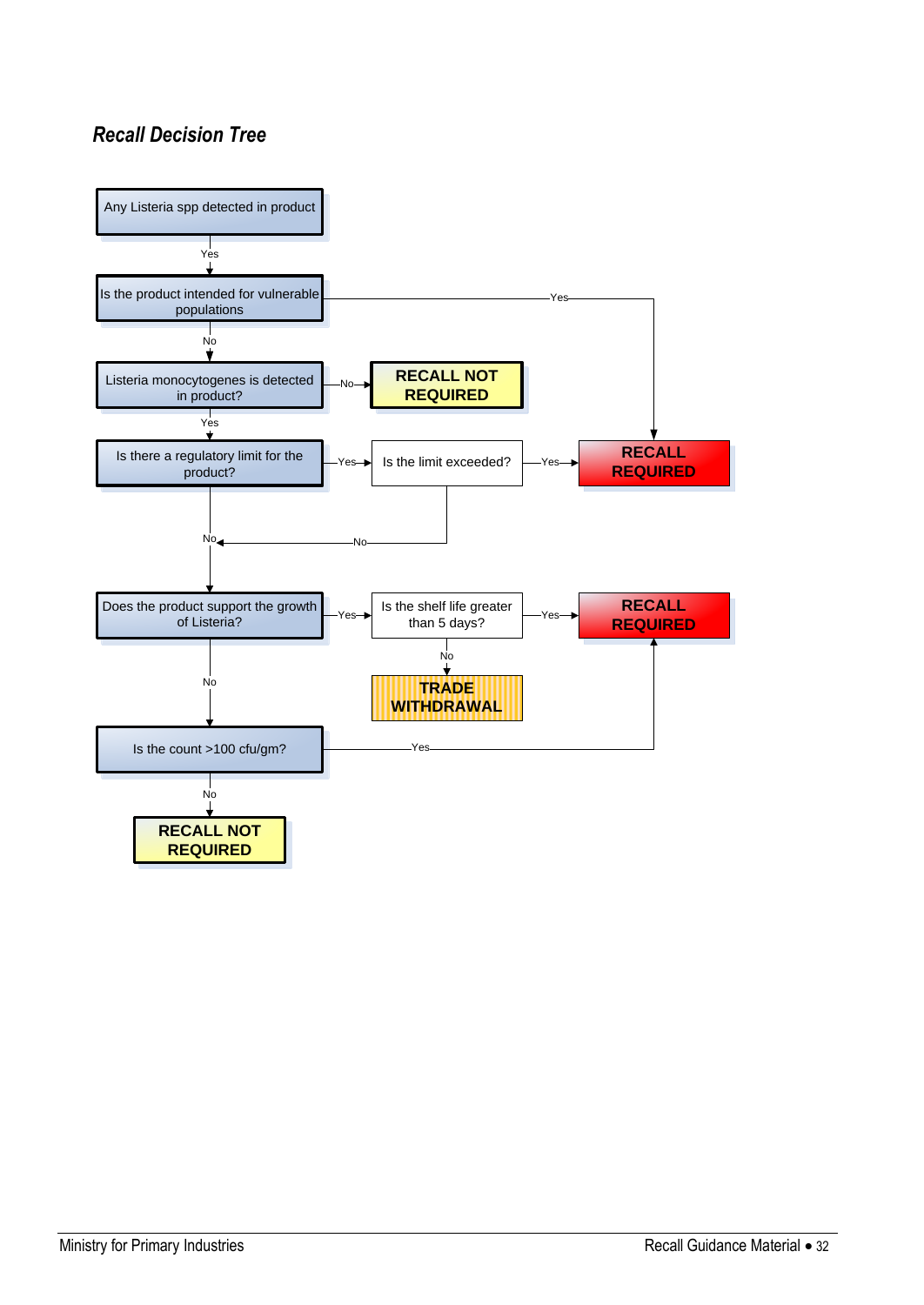#### *Listeria* **species detected in ready-to eat food products**

A recall may be necessary when any *Listeria* species, including *L. monocytogenes*, is detected in ready to eat product intended for vulnerable populations – the very young, elderly, pregnant women and those with lowered immunity.

Food 'intended for vulnerable populations' is food specifically prepared for or supplied for people with lowered immunity including hospitals, maternity units, child care, aged care and 'meals on wheels'.

#### *Listeria monocytogenes* **in ready-to-eat food products**

A recall is likely to be necessary for all ready-to eat food products when *L.monocytogenes* has been detected in a product and any regulatory limit or operator defined limit is exceeded.

It may not be possible to recall a food that supports the growth of *L. monocytogenes* when the specific food has a shelf-life of less than 5 days. This is because the product is likely to have been consumed when the test results are received. However, the operator should consider whether there is potentially any other products at risk from *L. monocytogenes* contamination that may require a trade withdrawal or recall from the market.

A recall/trade withdrawal may not be necessary if:

- the food does not support the growth of *Listeria monocytogenes; and*
- the *Listeria monocytogenes* count is <100cfu/gm; and
- the food is not intended for vulnerable populations

If the operator does not know whether or not the food supports the growth of *L.monocytogenes* it should be assumed that that the food will support the growth of *Listeria,* unless the food is  $\text{dry (a}_{\text{w}} < 0.92)$ , acidic (pH < 4.4) and/or has preservatives added that prevent or retard the growth of *L. monocytogenes*. Further information on the growth & survival of *Listeria* can be found in section 8.2: Growth and survival limits of the "Guidance for the Control of *Listeria monocytogenes* in Ready-to Eat Foods; Part 1: *Listeria* Management and Glossary.

In deciding whether a recall/trade withdrawal is required, the above should be considered together with the test history for all products and the processing environment.

#### *Listeria monocytogenes* **has been detected on a product contact surface.**

Product that has been in contact with a surface contaminated with *Listeria monocytogenes* is considered to be at risk of being contaminated and should be treated as if the product itself is contaminated. Refer to section 7.4: What product might be contaminated in the "Guidance for the Control of *Listeria monocytogenes* in Ready-to Eat Foods; Part 3: Microbiological testing for the verification of the control of *Listeria monocytogenes*.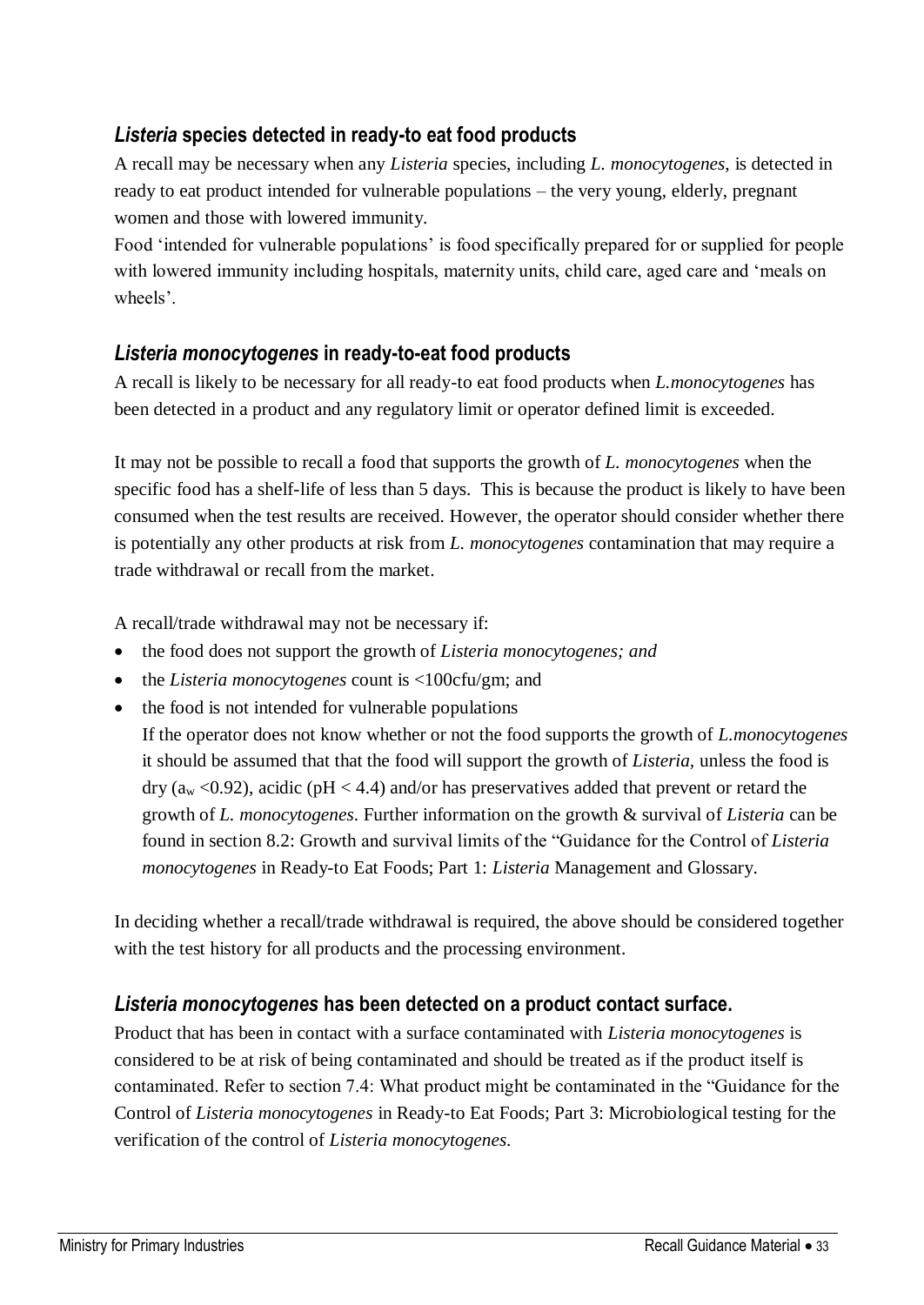#### **How much product might be affected and require recalling?**

Product may have been contaminated prior to, during and after the contamination event.

Refer to section 7.4: What product might be contaminated of the "Guidance for the Control of *Listeria monocytogenes* in Ready-to Eat Foods; Part 3: Microbiological testing for the verification of the control of *Listeria monocytogenes*. Processors need to use all resources available to make a decision about which product is potentially contaminated and whether a recall is necessary.

Should processing continue during the investigation and response? Processing on the affected lines should cease. For some processes this may not be possible or appropriate. If processing continues, all resulting product from affected lines should be considered potentially contaminated and put on "hold" to prevent it being used, sold or distributed.

#### **Finding the Source of the Contamination**

An investigation into the source or cause of the *Listeria* contamination, identifying affected product and corrective actions must be undertaken. This may involve a review of processes, procedures and records, and is likely to involve intensive microbiological sampling. Refer to section 7: Recommended actions when *L.monocytogenes* is detected in a food or product contact surface of the "Guidance for the Control of *Listeria monocytogenes* in Ready-to Eat Foods; Part 3: Microbiological Testing for the verification of the control of *Listeria monocytogenes*.

#### **Procedures once processing resumes**

Three days of clear results for *Listeria* species of the product and processing environment during the intensive microbiological sampling is required. This should be followed by intensive verification sampling for a further four days to give a level of confidence that *Listeria* has been controlled and that microbiological limits are being met. Refer to Appendix 6: Sample taking and testing during a contamination event and to section 7: Recommended actions when *L.monocytogenes* is detected in a food or product contact surface of the "Guidance for the Control of *Listeria monocytogenes* in Ready-to Eat Foods; Part 3: Microbiological Testing for the verification of the control of *Listeria monocytogenes*.

#### **Release of product**

Product may not be released for sale unless cleared or agreed to by the regulatory authority. Actions that may be required to be completed before release of product include a review of *Listeria* controls; identification of the source of the *Listeria* contamination, acceptable intensive microbiological verification sampling and that adequate corrective and preventative action has been implemented to prevent a reoccurrence.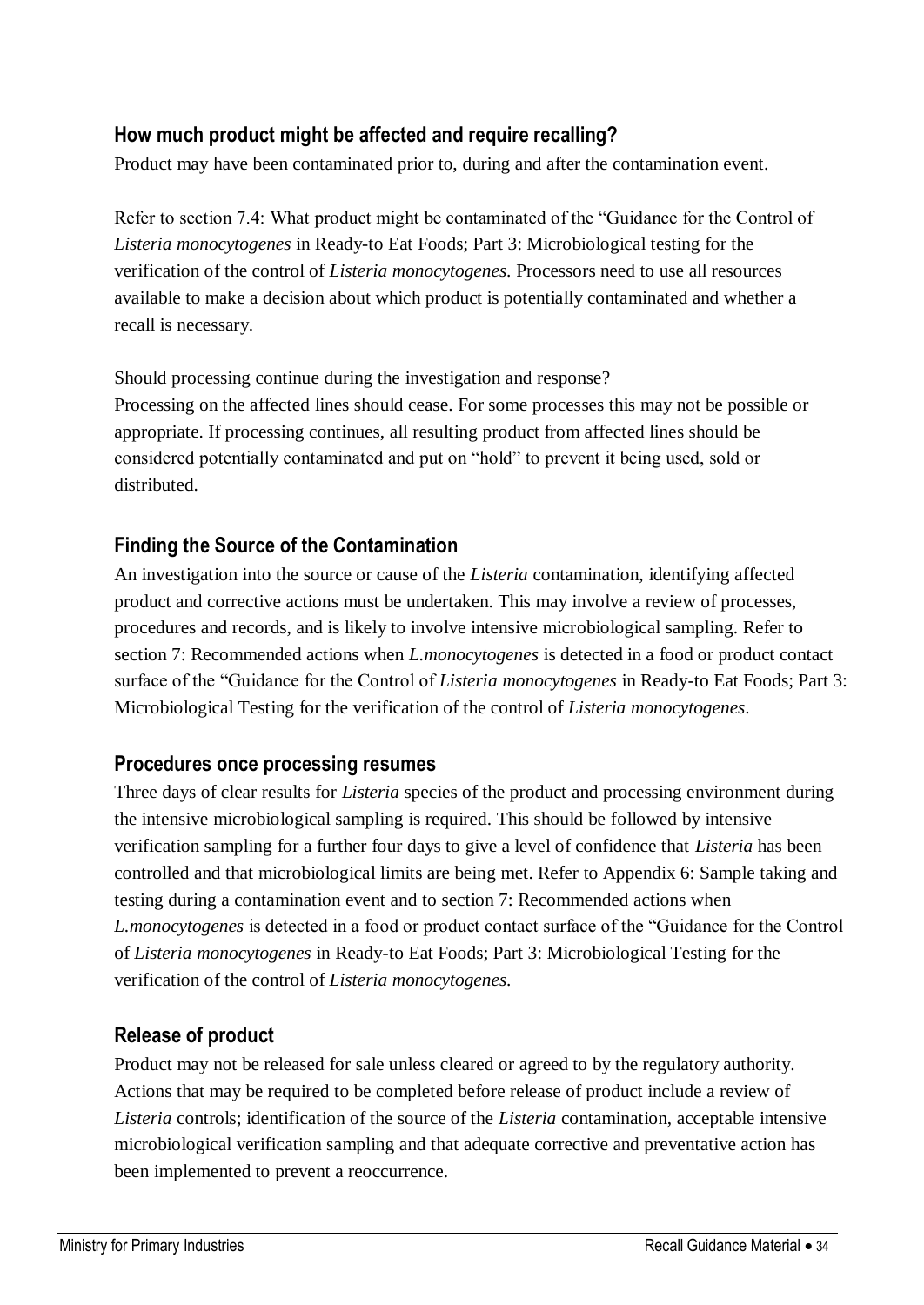# **Foreign Matter**

Foreign matter can be broadly classified as:

- 1. food safety hazards and
- 2. non food safety hazards, or issues of quality/wholesomeness.

Therefore, irrespective of whether foreign matter presents a food safety hazard or not it can be expected that whenever foreign matter is discovered in food, or an incident occurs in the manufacturing process that could reasonably lead to foreign matter inclusion in food, corrective action will occur. The nature of expected corrective action is the question – should the food be recalled, or is it sufficient to investigate the process and take steps to mitigate, where possible, any risks of re-occurrence?

In general, a case by case decision will be required. The following provides some guidance and 'rules of thumb' for different types of foreign matter.

#### **General**

Hard or sharp foreign matter in food may cause traumatic injury including laceration and perforation of tissues of the mouth, tongue, throat, stomach and intestine as well as damage to the teeth and gums and may therefore be considered a physical food safety hazard particularly if:

- The product contains hard or sharp foreign matter that measures **7 mm to 25 mm**, in length, and
- The product is ready-to-eat, or the intended use does not include further processing steps that would eliminate, invalidate, or neutralize the hazard prior to consumption.

In most cases, where actual or possible inclusion of foreign matter meeting the above criteria occurs in food that has been sold, and is not 'one-off' (i.e. multiple consumers are at risk) recall is indicated.

#### *It is recommended advice and input into decision-making is sought from the regulatory authority/MPI when:*

- The product contains a hard or sharp foreign object that measures 7 mm to 25 mm in length, and it is proposed to subject the product to additional preparation or processing that may have an effect on the presence of the foreign objects in the finished food. For example, additional sifting of a product that may or may not remove foreign objects, depending on the measurements of the objects and the mesh aperture of the sifter.
- The product contains a hard or sharp foreign object less than 7 mm or between 25 mm and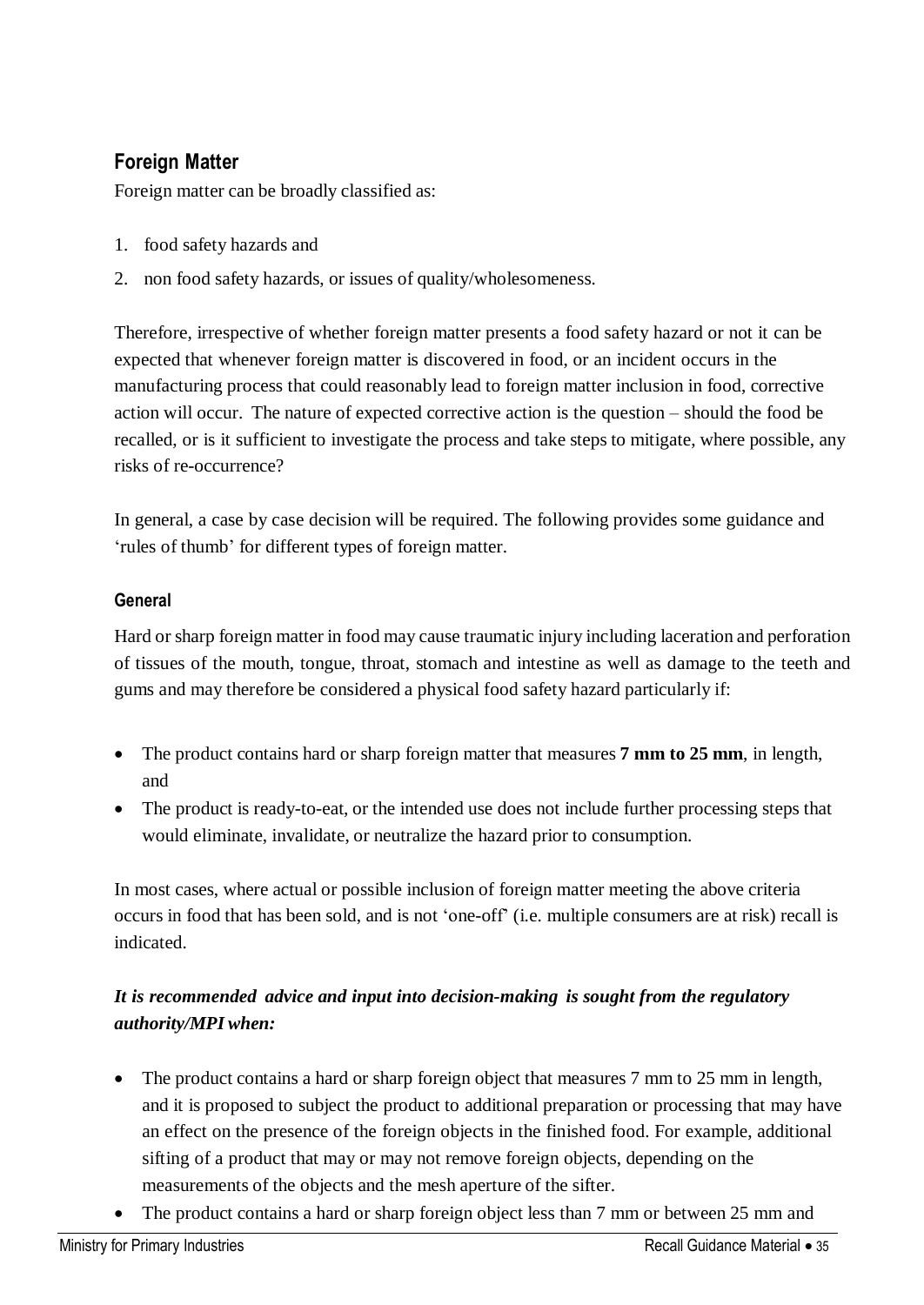77mm in length and the primary intended consumers of the product are children under 6 years of age, the elderly, or persons with dentures.

#### **Glass**

Consider the type and size of glass fragments present.

Where glass fragments are likely to include shards or splinters general the MPI practice has been to require recall, irrespective of the likely size of the glass pieces.

Some glass is designed to shatter into rounded pieces rather than to produce sharp fragments. In this case the size of the pieces may determine whether a food safety hazard exists (see 'general').

#### **Allergens**

MPI recognises that food containing certain allergenic components must be labelled to show the presence of the allergen, as per the ANZ Food Standards Code (Standard 1.2.3 Mandatory Warning & Advisory Statements & Declarations) Allergic individuals may be severely sensitive to the allergen

and suffer life threatening consequences if they consume food containing the allergen.

Where a recall is initiated, an allergy warning in the second line of the heading of the newspaper advertisement is required. Refer to a template for recall advertisement involving allergens: <http://www.foodsafety.govt.nz/recalls-warnings/conducting-a-recall/>

Allergy NZ is to be advised of all recalls involving allergens as soon as possible.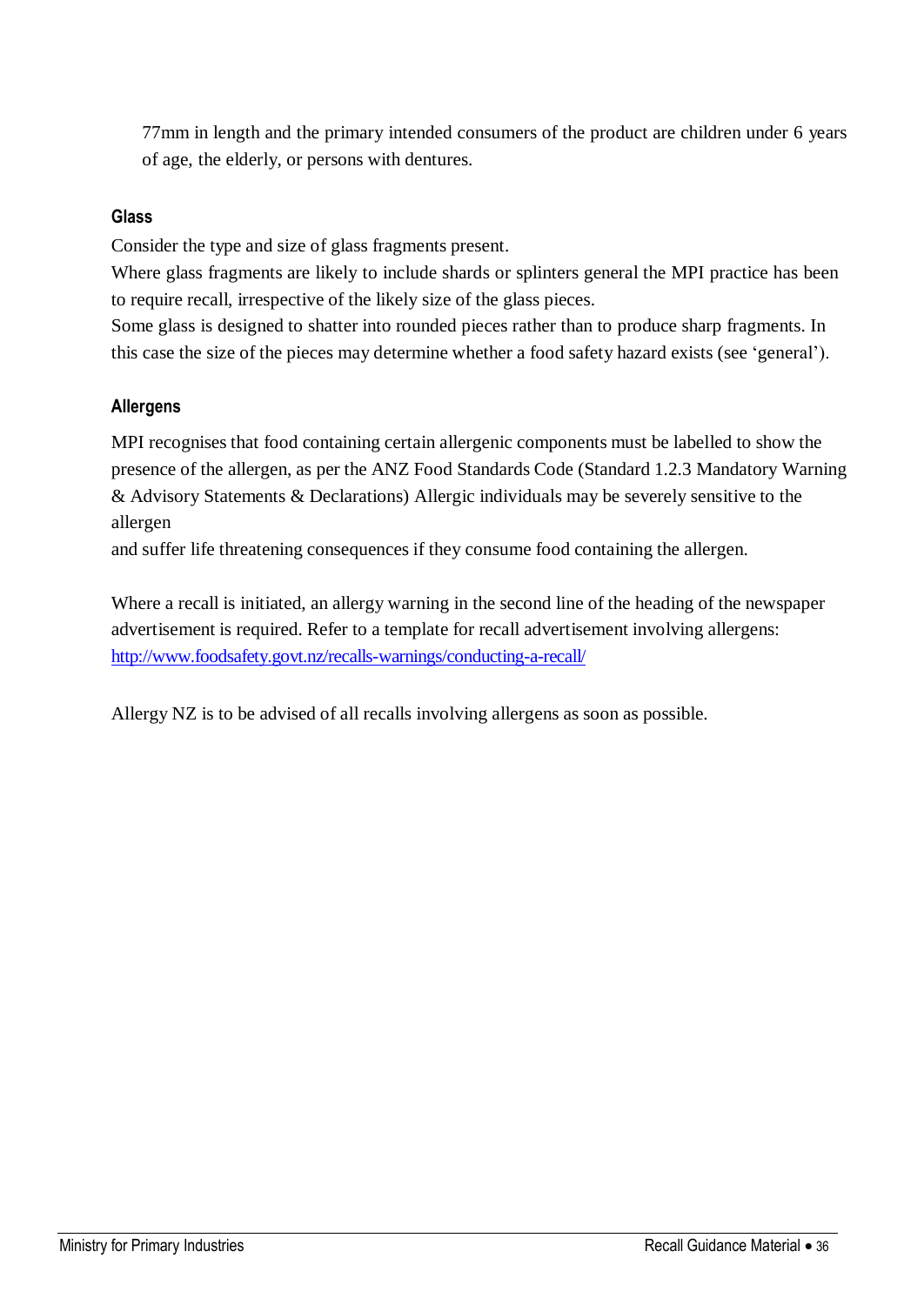# <span id="page-36-0"></span>**Appendix 5: Sample Trade Notification**

To: All Stop 'N' Shop Store Managers, Duty Manager & Nightfill Managers

Date: 25 December 2004

Fax: Broadcast

From: Joe Brown, ABC Foods National Food Safety Manager

Re: PRODUCT TRADE LEVEL RECALL Pages: 1

The information in this facsimile message is confidential and may be subject to legal privilege. If you are not the intended recipient, you are notified that you must not use, review, distribute or copy this facsimile message. If you have received this message in error, please notify us immediately by facsimile or telephone call (collect) and return the original message by mail.

#### **URGENT – PRODUCT TRADE LEVEL RECALL**

#### **Note: A return is required even if your stock holding is zero**

#### Fab Fun Lollipops 200g Bags Best Before 30 June 2006 PEL Code: 124578

The supplier of this product has initiated a product trade level recall of the above batch due to an undeclared allergen (dairy protein) affecting the Red lollipops. Please immediately remove the affected batch and hold in your storeroom clearly marked "NOT FOR SALE".

A rep will call to collect your withdrawn stock.

Please record stock quantity in box below and complete store name and your signature below:

STORE NAME …………………….Number…………..

SIGNATURE ………………………………………….

Please complete the above action by the end of business today, 25 December 2011, and return this notice by email or fax to:

Jane Smith

Fax: 05 345 1234

Email: [jsmith@abcfoods.co.nz](mailto:jsmith@abcfoods.co.nz)

Kind regards

Joe Brown

**ABC Foods National Food Safety Manager**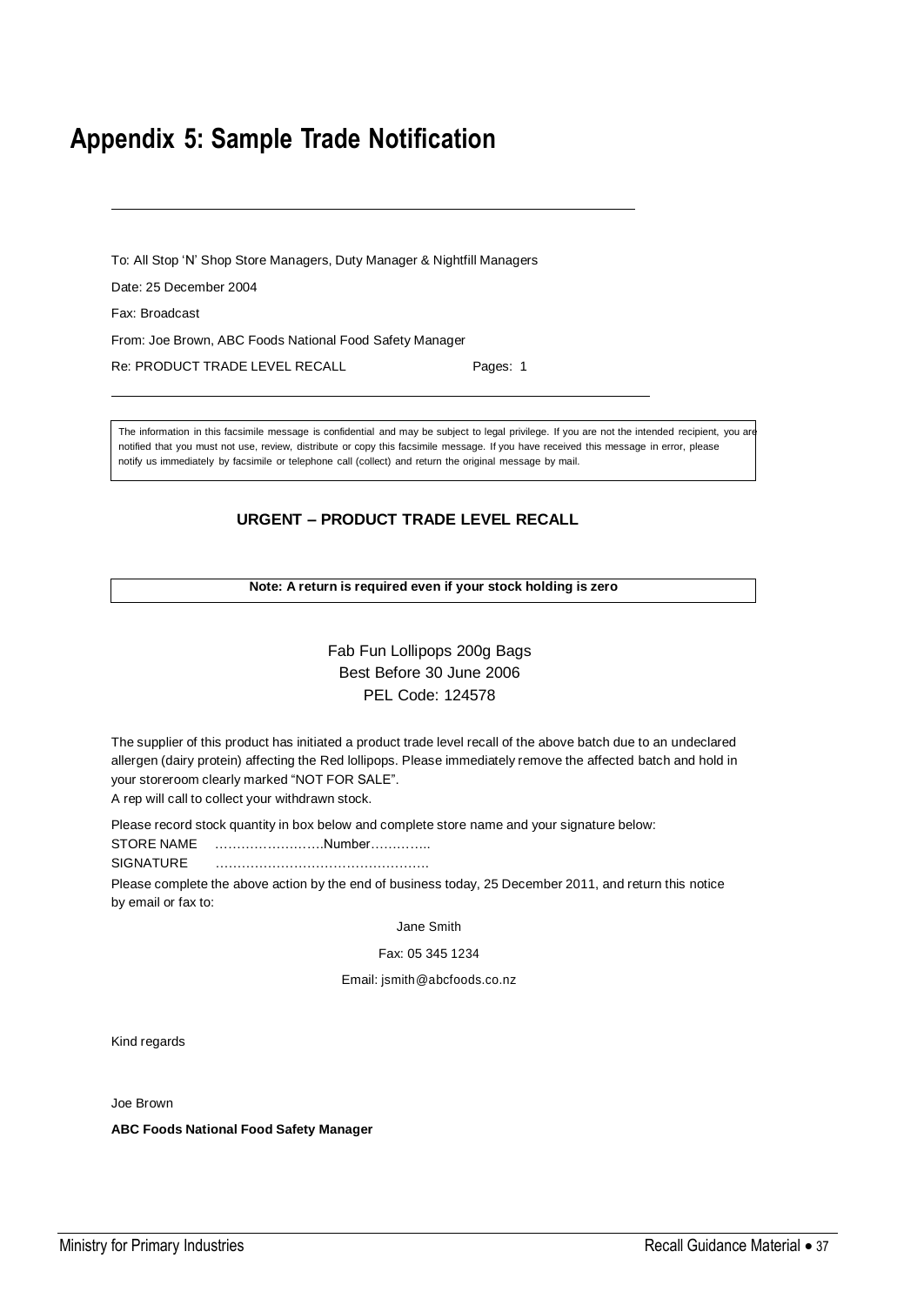# <span id="page-37-0"></span>**Appendix 6: Sample Consumer Level Recall Notice**

# **FOOD RECALL NOTICE ALLERGEN WARNING**

**ABC Foods Ltd Fab Fun Lollipops** Multipacks (200g),<br>Best Before 30 June 2015

ABC Foods Ltd are recalling their Fab Fun Lollipops after discovering that the red lollipops contain dairy proteins that are not declared on the label. All 200g multipacks with the ABC Foods brand and "Fab Fun Lollipops" on the label should not be consumed by people allergic to dairy products.

There have been no reports of illness, however any person concerned about their health should seek medical advice.

The product is sold in all major supermarkets throughout New Zealand. Customers should return the product to their retailer for a full refund or phone 0800 888 888 with any queries.

This recall does not affect any other ABC Foods product.

**ABC** Foods Ltd 123 Main Street Middle Town

#### **Important Points to Note:**

- Recall notices should exclude promotional information.
- The company logo may appear in the advertisement but it should not detract any attention from the recall message.

**ARC** Food

- The advertisement should appear in the main body of the newspaper, not in the classified section.
- Recall information will also be made available on the MPI website.
- Draft advertisements should be submitted to MPI to ensure wording is satisfactory and avoid MPI having to issue their own statement.
- This format should be used for food safety or other MPI sanctioned recalls only. If performing a recall for quality or other reasons an alternative format and heading should be used. This is to maximise consumer response when seeing food safety recalls
- Minimum size of advert is 2 columns by 10 centimetres
- The advert must have a crosshatched border
- Heading should be 'Food Recall Notice'
- Allergen warnings may be identified with a sub heading
- A photo of the product should be included

The notice should provide the following information:

Who is recalling the product?

What product is it?

What is wrong with the product?

The "do not consume" message

Health warning and action

Where is the product found?

What action should be taken?

A contact for queries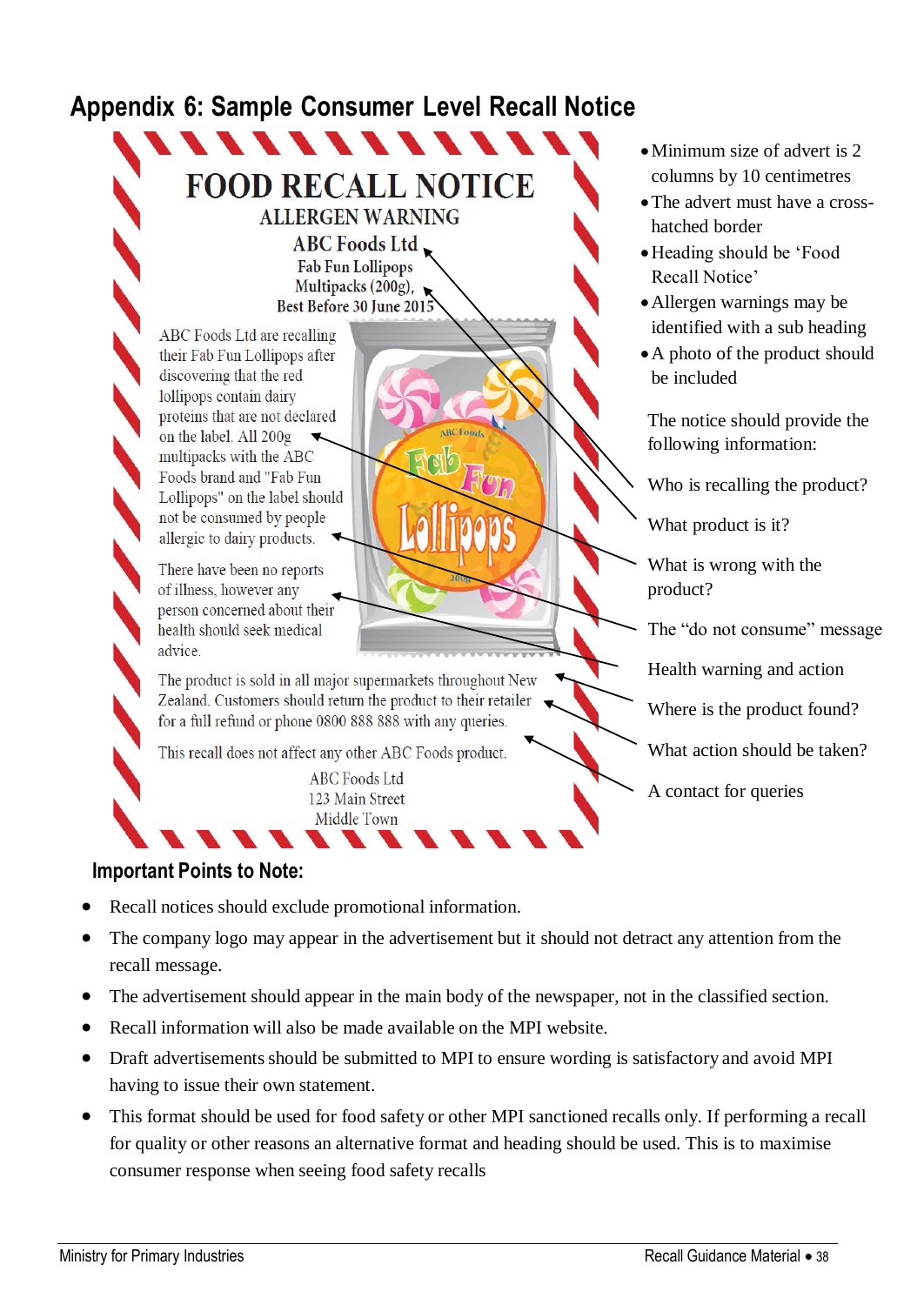# <span id="page-38-0"></span>**Appendix 7: Sample Press Release**

PRESS RELEASE - for immediate release

25 December 2011

Fab Fun Lollipops recalled due to Health Concerns

ABC Foods Ltd are conducting a voluntary recall on Fab Fun Lollipops, purchased from major supermarkets throughout New Zealand, due to some lollipops containing undeclared dairy protein which was not displayed on the packaging ingredients list.

Consumers who suffer from a dairy protein allergy or intolerance should not consume this product. Food allergy symptoms vary from a mild response such as a skin rash to a life threatening reaction.

"We have become aware that one of our ingredients has been reformulated and now contains dairy protein. This ingredient is added only to red lollipops. We have not had any complaints from consumers about allergic reactions to these products. However we are advising consumers who may be concerned about their health following the consumption of this product to seek advice from their healthcare professional," ABC Foods National Food Safety Manager, Joe Brown, said.

Apart from this labelling irregularity there is no other fault with this product. Consumers not allergic to dairy protein can safely consume this product.

Consumers who have a dairy protein allergy or intolerance are asked to return this product to the place of purchase for a full refund. All retailers have been advised of this recall.

Consumers requiring further information should please contact: ABC Foods Ltd 123 Main Street Middle Town (ph) 0800 888 888

#### **ENDS**

For further information contact: Jane Smith, Communications Advisor, ABC Foods Ltd, 05 345 2528 or 022 654 789.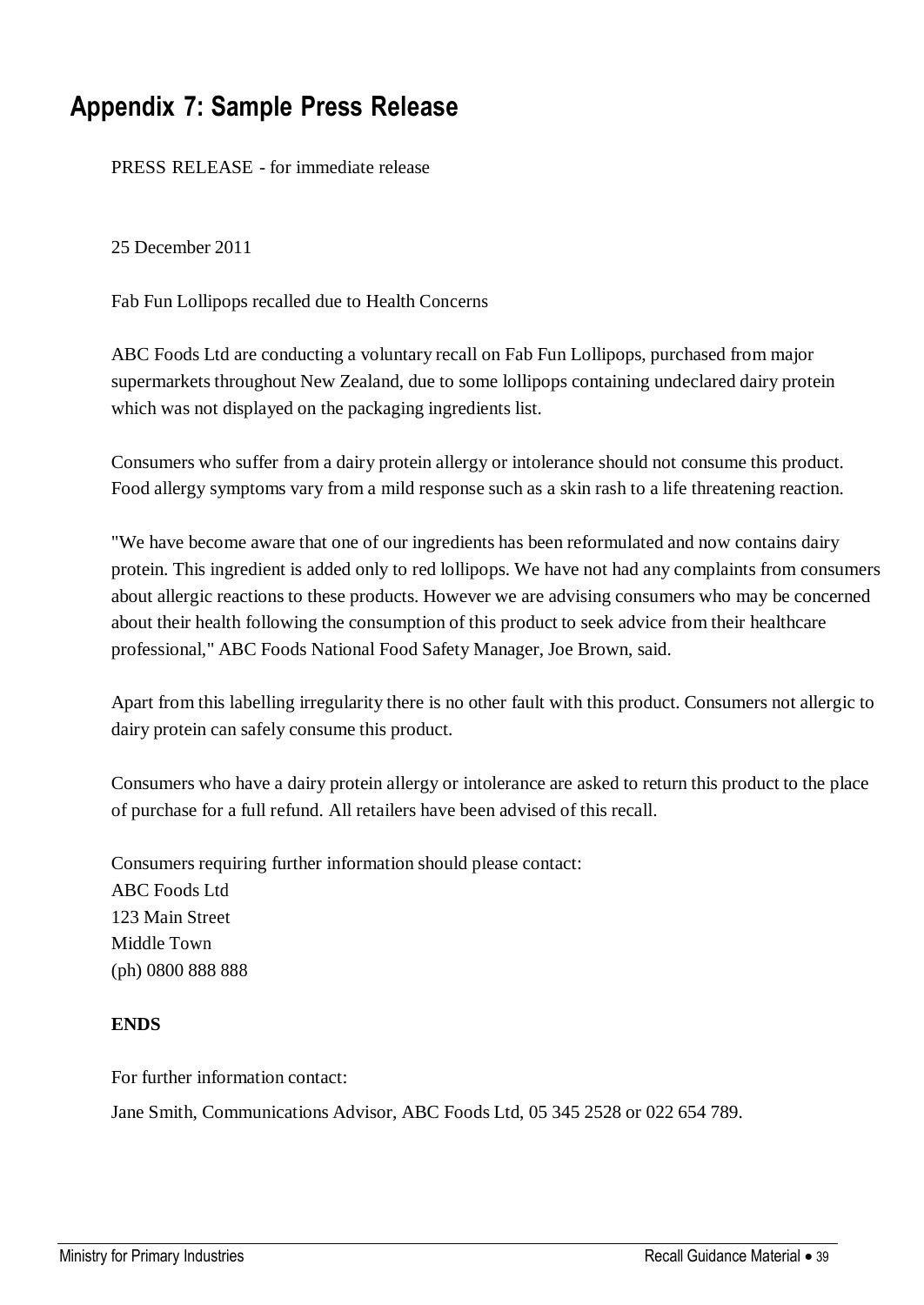# <span id="page-39-0"></span>**Appendix 8: Schedule of National Newspapers**

| No.             | Newspapers                    |
|-----------------|-------------------------------|
| $\mathbf{1}$    | Northern Advocate             |
| $\overline{2}$  | NZ Herald                     |
| $\overline{3}$  | <b>Waikato Times</b>          |
| $\overline{4}$  | <b>Bay of Plenty Times</b>    |
| 5               | Rotorua Daily Post            |
| 6               | <b>Gisborne Herald</b>        |
| $\overline{7}$  | Taranaki Daily News           |
| 8               | Hawkes Bay Today              |
| 9               | Wanganui Chronicle            |
| $\overline{10}$ | Manawatu Evening Standard     |
| 11              | Wairarapa Times Age           |
| $\overline{12}$ | The Dominion Post             |
| $\overline{13}$ | <b>Nelson Evening Mail</b>    |
| $\overline{14}$ | Marlborough Express           |
| $\overline{15}$ | <b>Westport News</b>          |
| 16              | <b>Greymouth Evening Star</b> |
| $\overline{17}$ | <b>Timaru Herald</b>          |
| 18              | The Press                     |
| 19              | <b>Otago Daily Times</b>      |
| 20              | The Southland Times           |
| 21              | <b>Sunday Star Times</b>      |
| 22              | <b>Sunday News</b>            |
|                 |                               |

Note: In some circumstances smaller community newspapers may be a more effective way of disseminating recall information, this decision should always be made in consultation with MPI.